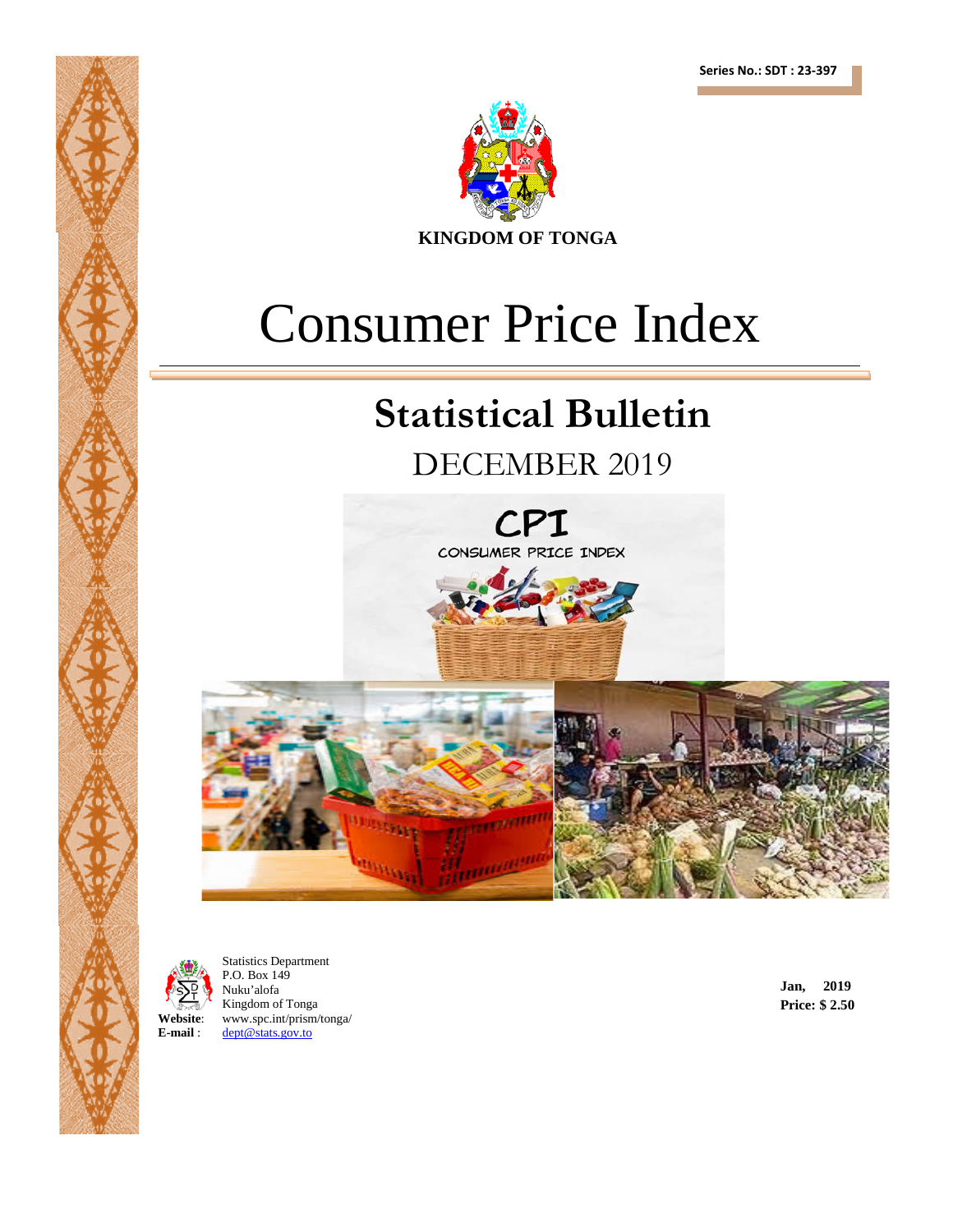## **STATISTICS DEPARTMENT**

## **CONSUMER PRICE INDEX FOR DECEMBER 2019**

**(Base Period: September 2018 = 100.0)**

#### **Consumer Price Index for December 2019 increased by 0.2% With an Annual Inflation Rate of 1.2%.**

*The Consumer Price Index covers price changes in Tongatapu and Vava'u. The weights were derived from the Household Income and Expenditure Survey (2015-2016). Also, the groups use all different grouping of the Classification of Individual Consumption by Purpose (COICOP).*

- **1.** The **Consumer Price Index (CPI)** for **December 2019** increased by **0.2** to **100.6** from **100.4** in the previous month. Over the previous two months, the index for all items decreased by **0.5%** in **November** and increased **by 0.5%** in **October 2019**.
- **2.** When comparing the **local and imported** indices for **December 2019** to the previous month. Although some local index had increased and decreased, overall it increased by **0.7%** and import index decreased by **0.3%.**
- **3.** The **annual rate of inflation for December 2019** was **1.2%** compared to **0.1% inflation** in previous month. The **annual inflation** for the same month of previous year, **December 2018**, was **4.8% (Inflation).**
- **4.** When comparing the **annual change** in the **local** and **imported indices** for **December 2019**, the local index recorded an increase by **0.1%** and import index increased by **2.1%.**

*Changes in each group compared with the previous month are as follows:*

#### **A. FOOD AND NON-ALCOHOLIC BEVERAGES 0.8%**

**Food Group** recorded an increase towards the index position of **December 2019**. This was mainly due to increase in prices of some local *fruits and vegetables* items such as *talo leaves, h/cabbage, coconut brown, talo wetland, apples, cassava and water melon.* Prices of some *meat, fish & poultry* items such as **suckling pigs**, *octopus, reef fish, clams, cockle pips, salted beef, steak and mutton flaps* increased throughout the month.

#### **B. ALCOHOLIC BEVERAGES, TOBACCO AND KAVA -1.6%**

Price of items in this group recorded a decrease towards the index position of **December 2019**. This was due to decrease in price of *kava tonga*, *Tongan tobacco and imported beer* compared to the previous month.

#### **C. CLOTHING AND FOOTWEAR 0.3%**

Price of items in this group recorded an increase due to increase in price of some *school uniforms* compared to the previous month.

#### **D.** HOUSING, WATER, ELECTRICITY AND GAS **1.4 MB 1.4 MB 1.4 MB 1.4 MB 1.4 MB 1.4 MB** 1.3%

Price of items in this group recorded an increase due to increase in price of *LP Gas* compared to the previous month.

#### **E. FURNISHINGS, HOUSEHOLD EQUIPMENT AND HOUSEHOLD MAINTENANCE -1.6%**

Although there were price changes during the month, the overall change remains at a decrease due to decrease in price of some *Household Equipment* compared to the previous month.

#### **F. HEALTH 0.0%**

Price of items in this group recorded no change compared to the previous month.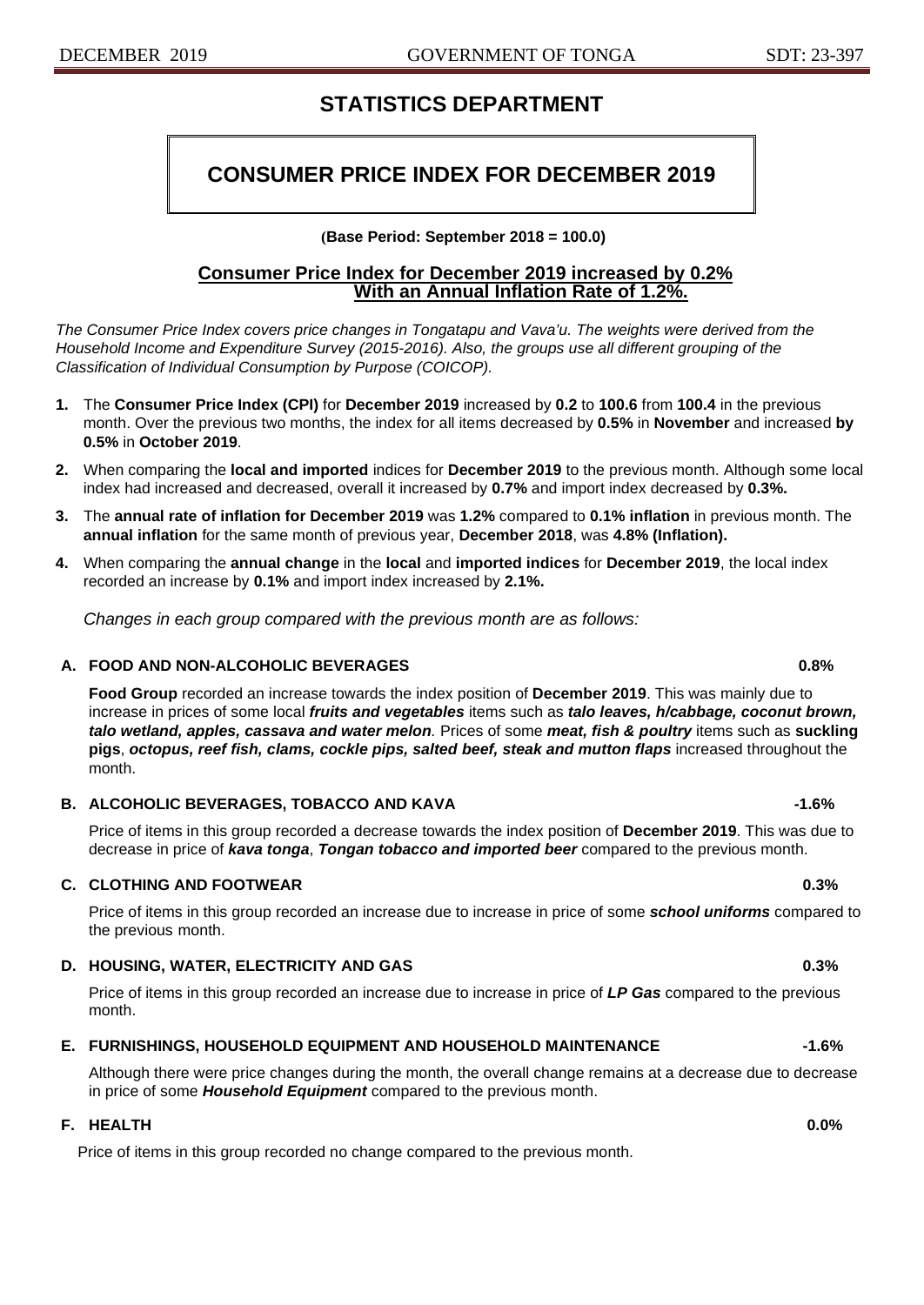|    | <b>G. TRANSPORT</b>                                                                                                                                                        | 0.2%    |
|----|----------------------------------------------------------------------------------------------------------------------------------------------------------------------------|---------|
|    | Price of items in this group recorded an increase towards the index position of December 2019 due to increase in<br>price of <b>Petrol</b> compared to the previous month. |         |
|    | <b>H. COMMUNICATION</b>                                                                                                                                                    | $0.0\%$ |
|    | Price of items in this group recorded no change compared to the previous month.                                                                                            |         |
| L. | <b>RECREATION AND CULTURE</b>                                                                                                                                              | $0.0\%$ |
|    | Price of items in this group recorded no change compared to the previous month.                                                                                            |         |
|    | <b>J. EDUCATION</b>                                                                                                                                                        | $0.0\%$ |
|    | Price of items in this group recorded no change compared to the previous month.                                                                                            |         |
|    | K. RESTAURANTS AND HOTELS                                                                                                                                                  | $0.0\%$ |
|    | Price of items in this group recorded no change compared to the previous month.                                                                                            |         |
|    | L. MISCELLANEOUS GOODS AND SERVICES                                                                                                                                        | 0.1%    |
|    | Although there were price changes during the month, the overall change remains at an increase due to increase                                                              |         |

\_\_\_\_\_\_\_\_\_\_\_\_\_\_\_\_\_\_\_\_\_\_\_  *Viliami Konifelenisi Fifita*

in price of some *personal care* compared to the previous month.

 *Government Statistician*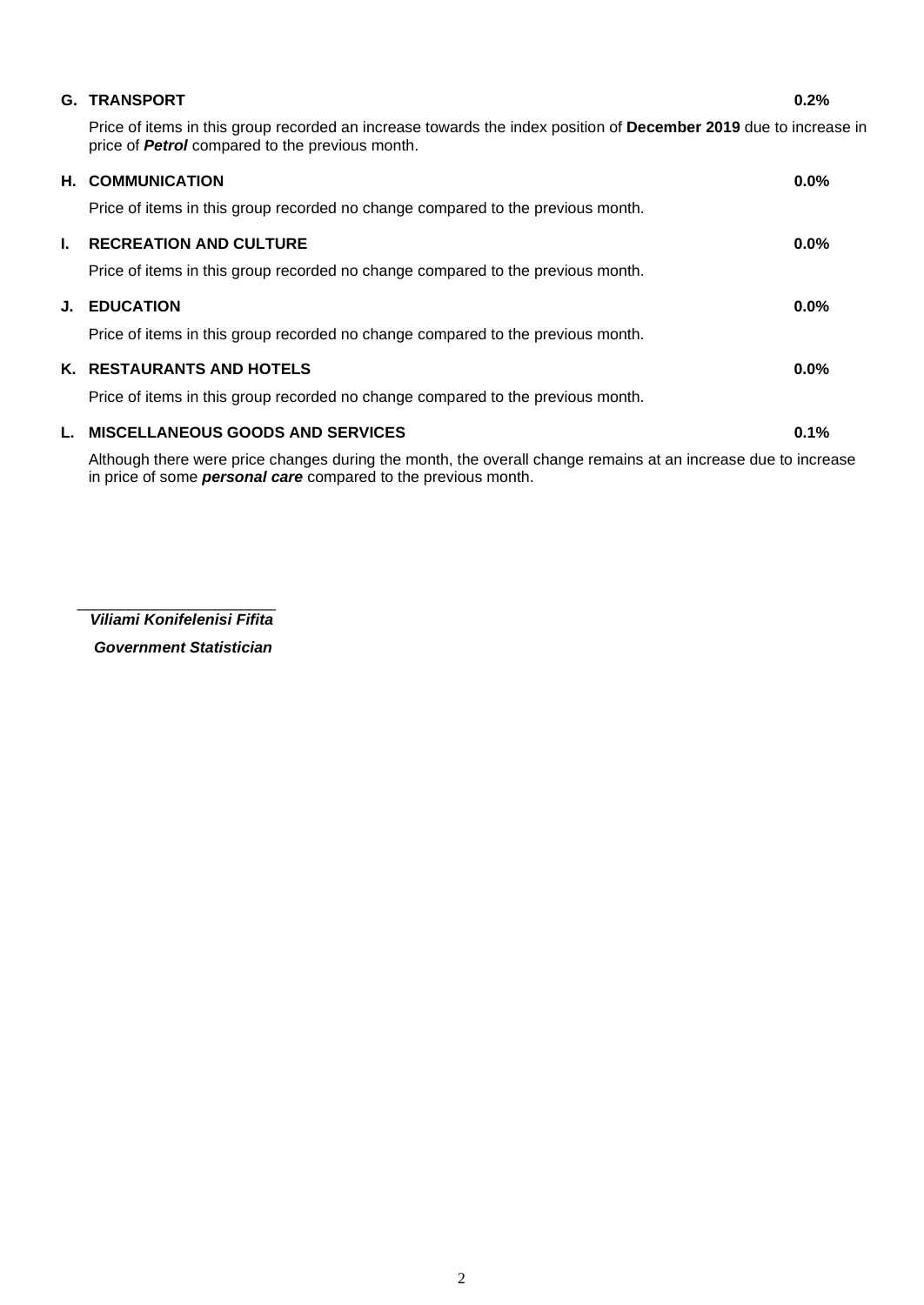**TONGA SDT:23-397**



Fig 1: Graphical representation of Consumer Price Index for Total, Local and Imported Components



Fig 2: Graphical representation of Annual Inflation rate (%) for Local, Imported and All Items as measured by Consumer Price Index (CPI)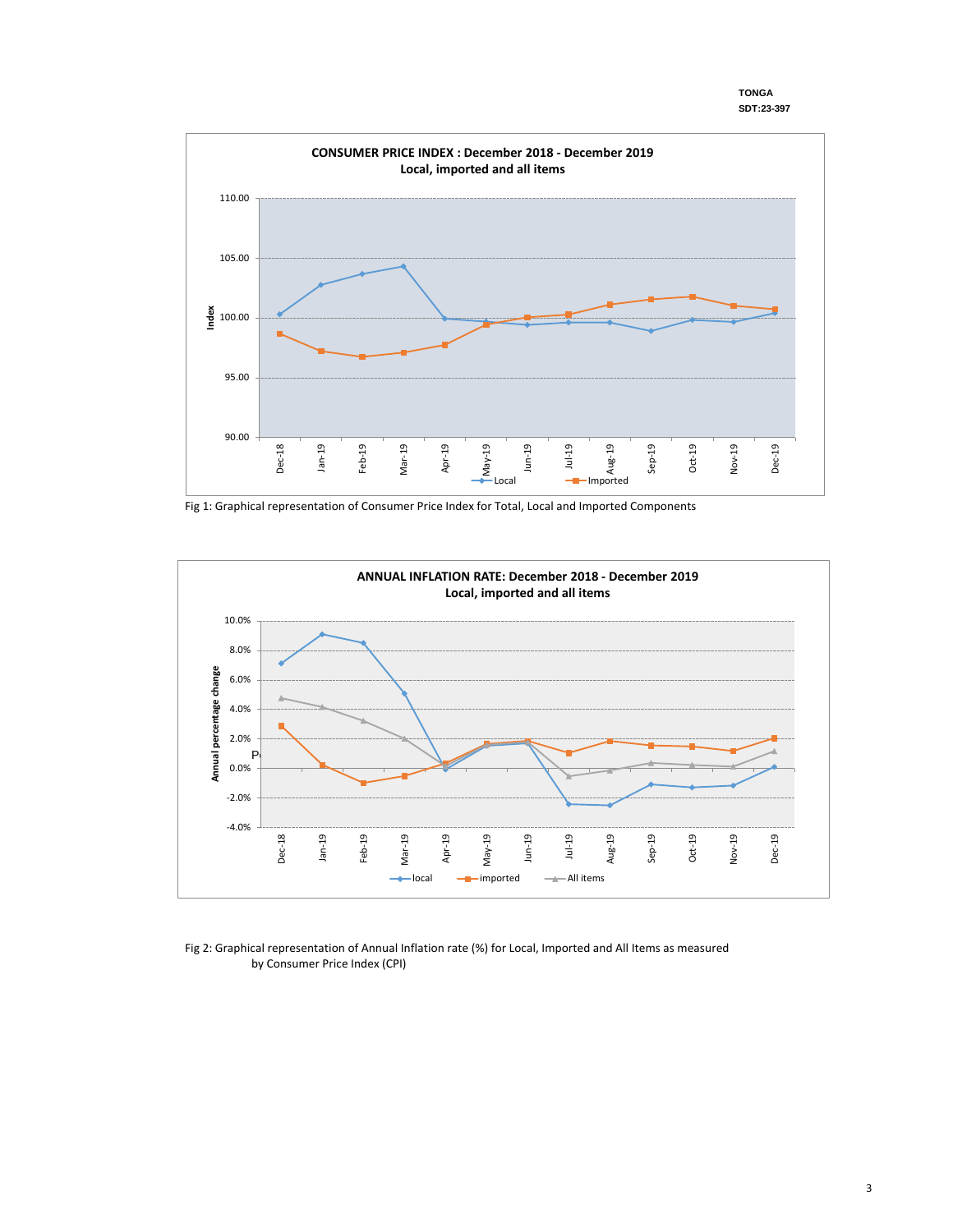| Group                                                    | Local   | Imported | Total    |
|----------------------------------------------------------|---------|----------|----------|
| Food and non-alcoholic beverages                         | 0.5%    | $-0.2%$  | 0.31%    |
| Alcoholic beverages, tobacco and kava                    | $-0.2%$ | $0.0\%$  | $-0.18%$ |
| <b>Clothing and footwear</b>                             | 0.0%    | 0.0%     | 0.01%    |
| Housing, water, electricity, gas and other fuels         | 0.0%    | $0.0\%$  | 0.03%    |
| Furnishings, household equipment and routine household m | 0.0%    | $-0.1%$  | $-0.05%$ |
| <b>Health</b>                                            | 0.0%    | 0.0%     | $0.00\%$ |
| <b>Transport</b>                                         | $0.0\%$ | $0.0\%$  | 0.04%    |
| Communication                                            | $0.0\%$ |          | $0.00\%$ |
| <b>Recreation and culture</b>                            |         | 0.0%     | $0.00\%$ |
| <b>Education</b>                                         | 0.0%    |          | $0.00\%$ |
| <b>Restaurants and hotels</b>                            | 0.0%    |          | $0.00\%$ |
| Miscellaneous goods and services                         | 0.0%    | 0.0%     | $0.00\%$ |
| <b>TOTAL</b>                                             | 0.3%    | $-0.2%$  | 0.2%     |

#### **Fig 3: Contribution to % change from previous month, All groups November 2019 to December 2019 .**

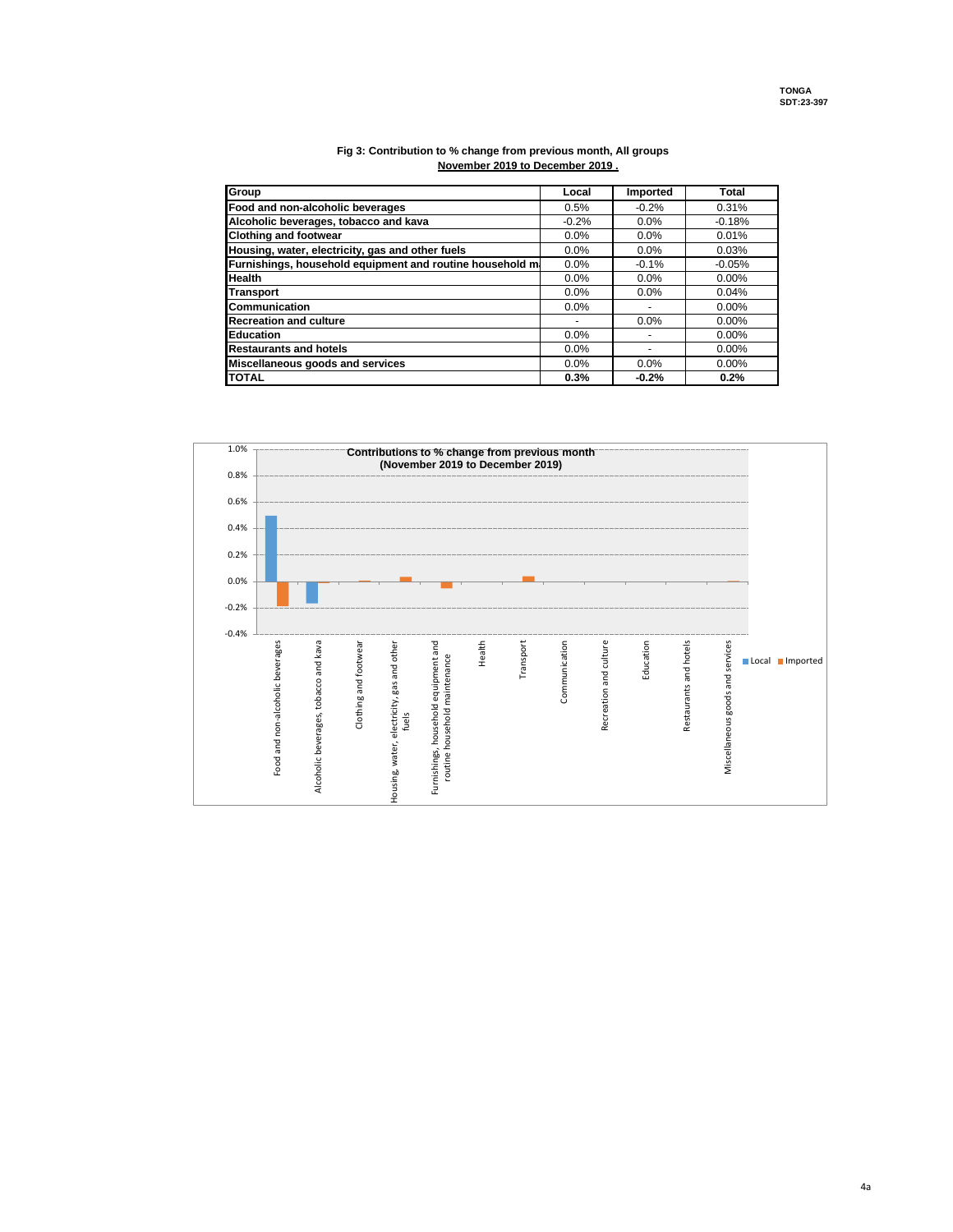#### **Fig 4: Contribution to % change from last year, All groups Dcember 2018 to December 2019.**

|                                                          | Local   | Imported | Total    |
|----------------------------------------------------------|---------|----------|----------|
| Food and non-alcoholic beverages                         | 0.0%    | 1.0%     | 0.98%    |
| Alcoholic beverages, tobacco and kava                    | $-0.6%$ | 0.1%     | $-0.53%$ |
| <b>Clothing and footwear</b>                             | 0.0%    | 0.1%     | 0.08%    |
| Housing, water, electricity, gas and other fuels         | 0.1%    | $-0.1%$  | 0.03%    |
| Furnishings, household equipment and routine household m | $0.0\%$ | $0.0\%$  | 0.03%    |
| <b>Health</b>                                            | 0.0%    | 0.0%     | $0.00\%$ |
| <b>Transport</b>                                         | 0.1%    | 0.1%     | 0.20%    |
| Communication                                            | 0.1%    |          | 0.08%    |
| <b>Recreation and culture</b>                            |         | 0.0%     | 0.04%    |
| <b>Education</b>                                         | 0.1%    |          | 0.09%    |
| <b>Restaurants and hotels</b>                            | b       |          | 0.21%    |
| Miscellaneous goods and services                         | 0.0%    | $-0.1%$  | $-0.05%$ |
| <b>ITOTAL</b>                                            | $0.0\%$ | 1.1%     | 1.2%     |

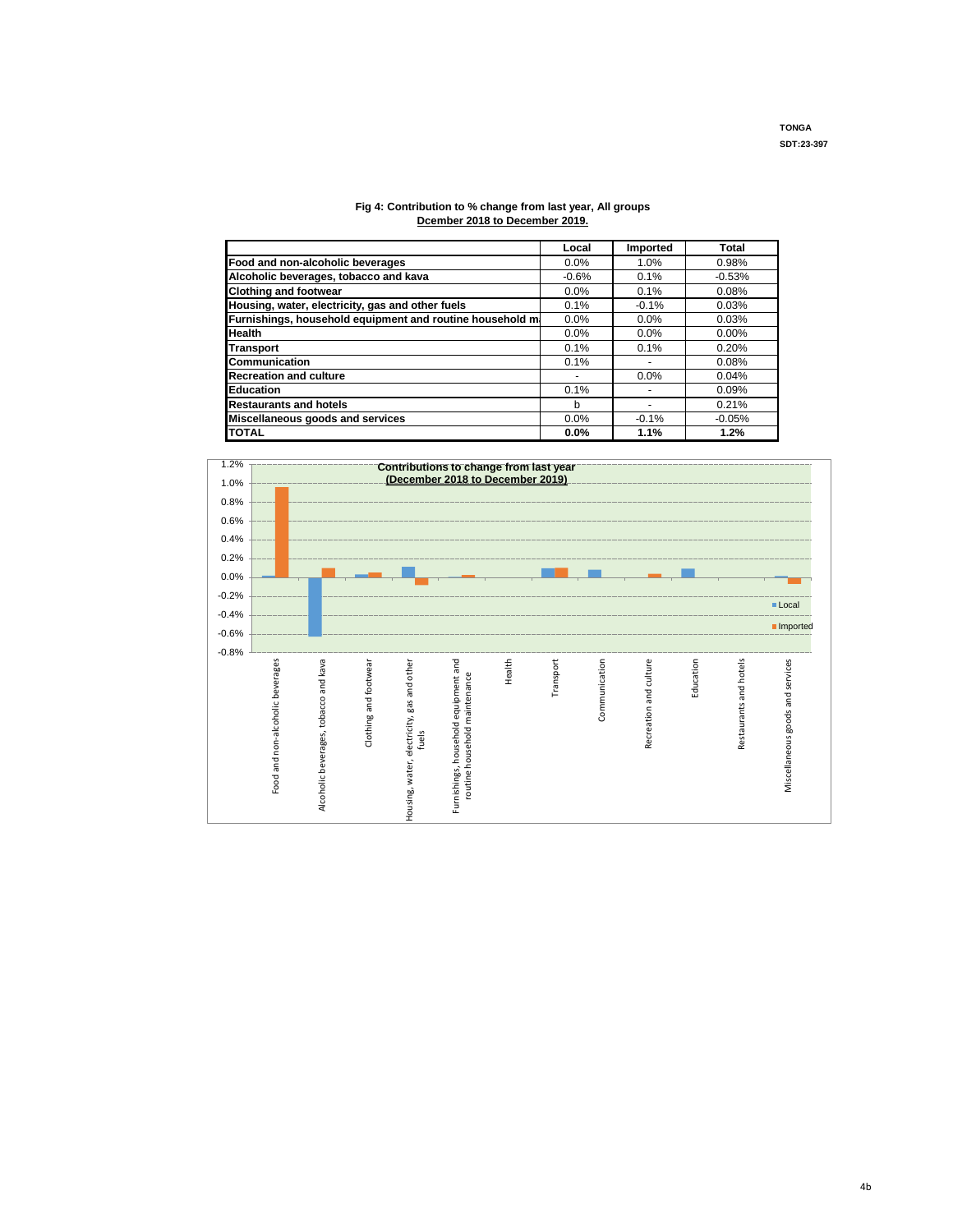**TONGA SDT:23-397**

|               | Table 1: Consumer Price Index by major groups  |                |                                            |                                                       |                             |                                              |                                                                        |        |                  |                   |                           |           |                                  |                                               |
|---------------|------------------------------------------------|----------------|--------------------------------------------|-------------------------------------------------------|-----------------------------|----------------------------------------------|------------------------------------------------------------------------|--------|------------------|-------------------|---------------------------|-----------|----------------------------------|-----------------------------------------------|
|               | <b>DECEMBER 2019</b>                           |                |                                            |                                                       |                             |                                              |                                                                        |        |                  |                   |                           |           |                                  |                                               |
| Year/month    |                                                | All items      | Food and<br>non-<br>alcoholic<br>beverages | <b>Alcoholic</b><br>beverages,<br>tobacco and<br>kava | Clothina<br>and<br>footwear | Housing,<br>water,<br>electricity<br>and gas | Furnishings,<br>household<br>equipment and<br>household<br>maintenance | Health | <b>Transport</b> | Communicati<br>on | Recreation<br>and culture | Education | <b>Restaurants</b><br>and hotels | <b>Miscellaneous</b><br>goods and<br>services |
| Weight        |                                                | 100%           | 39.8%                                      | 11.6%                                                 | 2.1%                        | 10.8%                                        | 3.2%                                                                   | 0.3%   | 16.4%            | 5.2%              | 1.1%                      | 2.2%      | 3.1%                             | 4.2%                                          |
|               | 2018 January                                   | 95.7           | 94.1                                       | 85.8                                                  | 98.2                        | 98.6                                         | 99.0                                                                   | 101.7  | 96.0             | 111.6             | 100.0                     | 100.0     | 100.0                            | 100.0                                         |
|               | February                                       | 96.7           | 96.3                                       | 85.8                                                  | 98.2                        | 99.9                                         | 99.1                                                                   | 101.7  | 96.1             | 111.6             | 100.0                     | 100.0     | 100.0                            | 99.7                                          |
|               | March                                          | 98.4           | 100.4                                      | 86.2                                                  | 98.2                        | 99.9                                         | 99.5                                                                   | 101.7  | 96.3             | 109.3             | 100.0                     | 100.0     | 100.0                            | 100.1                                         |
|               | April                                          | 98.6           | 100.8                                      | 87.1                                                  | 98.2                        | 99.8                                         | 99.1                                                                   | 101.7  | 96.1             | 109.3             | 100.0                     | 100.0     | 100.0                            | 100.1                                         |
|               | May                                            | 98.0           | 98.7                                       | 88.4                                                  | 98.2                        | 99.4                                         | 99.1                                                                   | 101.7  | 97.0             | 109.3             | 100.0                     | 100.0     | 100.0                            | 99.5                                          |
|               | June                                           | 98.0           | 97.6                                       | 91.0                                                  | 97.8                        | 99.4                                         | 98.9                                                                   | 101.7  | 98.1             | 109.3             | 100.0                     | 100.0     | 100.0                            | 100.3                                         |
|               | July                                           | 100.5          | 101.2                                      | 96.7                                                  | 99.2                        | 99.4                                         | 99.3                                                                   | 101.7  | 100.4            | 109.3             | 100.0                     | 100.0     | 100.0                            | 99.8                                          |
|               | August                                         | 100.6          | 100.8                                      | 99.3                                                  | 99.6                        | 99.5                                         | 99.5                                                                   | 100.0  | 99.8             | 109.3             | 100.0                     | 100.0     | 100.0                            | 99.6                                          |
|               | September                                      | 100.0          | 100.0                                      | 100.0                                                 | 100.0                       | 100.0                                        | 100.0                                                                  | 100.0  | 100.0            | 100.0             | 100.0                     | 100.0     | 100.0                            | 100.0                                         |
|               | October                                        | 100.7          | 101.2                                      | 99.6                                                  | 100.1                       | 100.5                                        | 99.7                                                                   | 100.0  | 101.1            | 100.0             | 100.0                     | 100.0     | 101.3                            | 99.7                                          |
|               | November                                       | 100.3          | 99.8                                       | 99.8                                                  | 100.3                       | 100.2                                        | 99.7                                                                   | 100.0  | 102.2            | 100.0             | 100.0                     | 100.0     | 101.3                            | 99.7                                          |
|               | December                                       | 99.4           | 99.0                                       | 99.6                                                  | 100.3                       | 100.5                                        | 99.5                                                                   | 100.0  | 98.5             | 100.0             | 100.0                     | 100.0     | 101.3                            | 101.0                                         |
|               | 2019 January                                   | 99.7           | 100.1                                      | 100.1                                                 | 102.6                       | 101.0                                        | 99.8                                                                   | 100.0  | 94.4             | 100.0             | 103.6                     | 104.2     | 108.2                            | 101.0                                         |
|               | February                                       | 99.9           | 101.1                                      | 100.2                                                 | 102.9                       | 101.5                                        | 100.1                                                                  | 100.0  | 92.4             | 100.0             | 103.6                     | 104.2     | 108.2                            | 101.0                                         |
|               | March                                          | 100.4          | 102.2                                      | 99.7                                                  | 101.5                       | 100.9                                        | 100.5                                                                  | 100.0  | 93.9             | 100.0             | 103.6                     | 104.2     | 108.2                            | 99.8                                          |
|               | April                                          | 98.7           | 98.1                                       | 98.1                                                  | 101.5                       | 98.9                                         | 100.6                                                                  | 100.0  | 96.3             | 100.0             | 103.6                     | 104.2     | 108.2                            | 99.8                                          |
|               | May                                            | 99.6           | 99.5                                       | 97.7                                                  | 101.5                       | 98.9                                         | 100.7                                                                  | 100.0  | 98.5             | 100.0             | 103.6                     | 104.2     | 108.2                            | 98.8                                          |
|               | June                                           | 99.8           | 99.6                                       | 97.2                                                  | 101.5                       | 100.2                                        | 100.8                                                                  | 100.0  | 99.0             | 100.0             | 103.6                     | 104.2     | 108.2                            | 98.8                                          |
|               | July                                           | 100.0          | 100.8                                      | 97.5                                                  | 102.1                       | 100.3                                        | 101.7                                                                  | 100.0  | 97.1             | 100.0             | 103.6                     | 104.2     | 108.2                            | 98.6                                          |
|               | August                                         | 100.5          | 102.2                                      | 97.3                                                  | 102.1                       | 100.3                                        | 101.7                                                                  | 100.0  | 96.4             | 100.0             | 103.6                     | 104.2     | 108.2                            | 98.9                                          |
|               | September                                      | 100.4          | 102.0                                      | 96.8                                                  | 103.8                       | 99.0                                         | 102.0                                                                  | 100.0  | 97.4             | 100.0             | 103.6                     | 104.2     | 108.2                            | 98.9                                          |
|               | October                                        | 100.9          | 102.8                                      | 96.5                                                  | 103.8                       | 100.0                                        | 102.0                                                                  | 100.0  | 98.3             | 100.0             | 103.6                     | 104.2     | 108.2                            | 99.3                                          |
|               | November<br>December                           | 100.4<br>100.6 | 100.7<br>101.4                             | 96.6<br>95.1                                          | 103.9                       | 100.4                                        | 102.1                                                                  | 100.0  | 99.4             | 101.6             | 103.6                     | 104.2     | 108.2                            | 99.7<br>99.8                                  |
|               |                                                |                |                                            |                                                       | 104.3                       | 100.8                                        | 100.5                                                                  | 100.0  | 99.7             | 101.6             | 103.6                     | 104.2     | 108.2                            |                                               |
|               | Percentage change between                      |                |                                            |                                                       |                             |                                              |                                                                        |        |                  |                   |                           |           |                                  |                                               |
|               | November 2019 and                              |                |                                            |                                                       |                             |                                              |                                                                        |        |                  |                   |                           |           |                                  |                                               |
| December 2019 |                                                | 0.2            | 0.8                                        | $-1.6$                                                | 0.3                         | 0.3                                          | $-1.6$                                                                 | 0.0    | 0.2              | 0.0               | 0.0                       | 0.0       | 0.0                              | 0.1                                           |
|               | Percentage change between<br>December 2018 and |                |                                            |                                                       |                             |                                              |                                                                        |        |                  |                   |                           |           |                                  |                                               |
| December 2019 |                                                | $1.2$          | 2.5                                        | $-4.5$                                                | 4.0                         | 0.3                                          | 1.0                                                                    | 0.0    | 1.2              | 1.6               | 3.6                       | 4.2       | 6.8                              | $-1.2$                                        |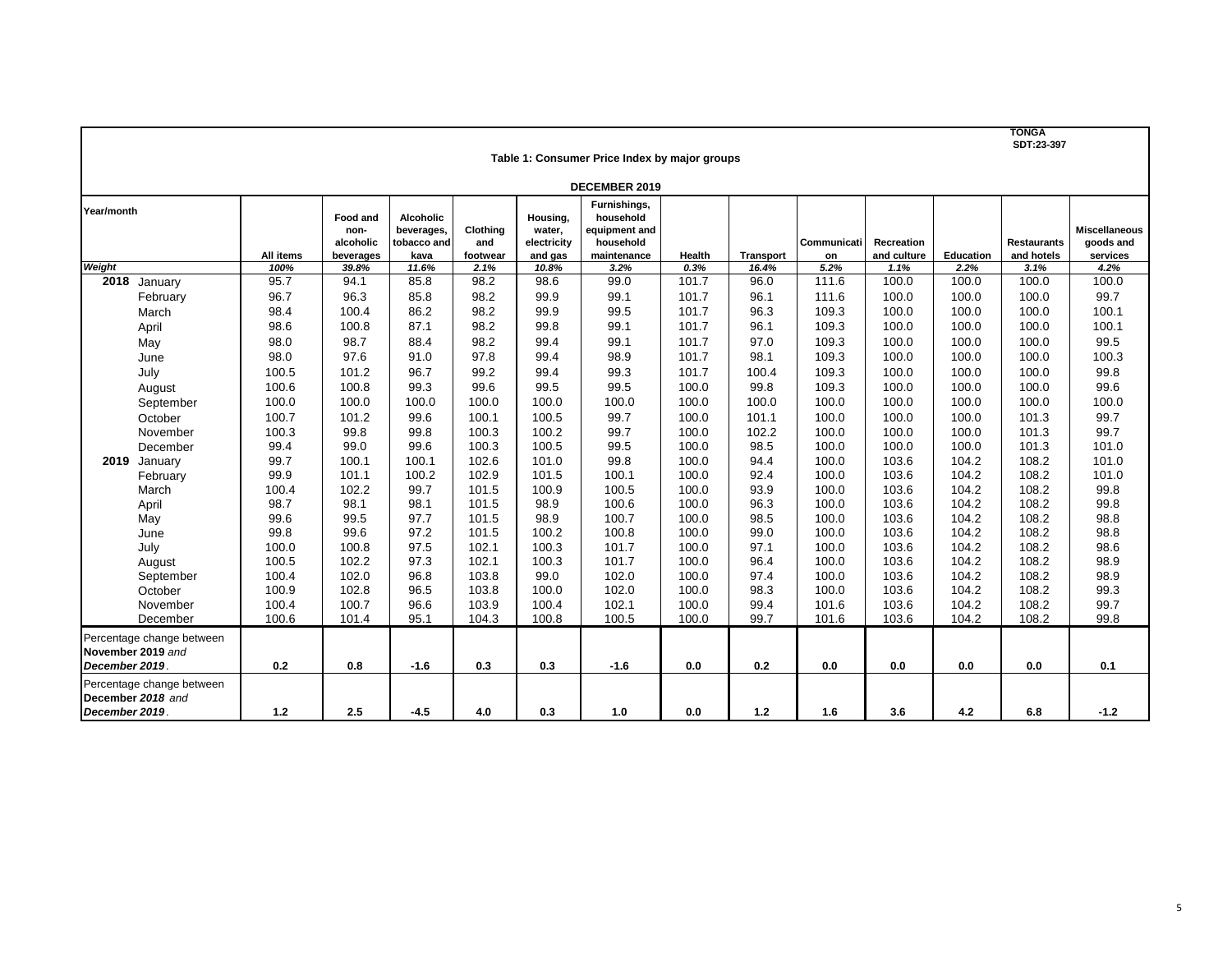|            |              |       |        |               |                                                         |                                               |                              | TONGA<br>SDT:23-397                        |
|------------|--------------|-------|--------|---------------|---------------------------------------------------------|-----------------------------------------------|------------------------------|--------------------------------------------|
|            |              |       |        |               | Table 2: Consumer Price Index and annual inflation rate |                                               |                              |                                            |
|            |              |       |        | DECEMBER 2019 | (Base Period: September 2018=100.0)                     |                                               |                              |                                            |
| Year/month |              | Local | Import | All items     | <b>Monthly</b><br>change for<br>all items (%)           | Annual<br>inflation<br>rate for<br>period (%) | Average<br>index for<br>year | Average<br>annual<br>inflation rate<br>(%) |
| 2017       | January      | 91.7  | 88.8   | 90.0          | 0.6                                                     | 5.4                                           |                              |                                            |
|            | February     | 97.5  | 90.4   | 93.3          | 3.7                                                     | 8.9                                           |                              |                                            |
|            | March        | 97.6  | 90.9   | 93.7          | 0.4                                                     | 9.4                                           |                              |                                            |
|            | April        | 98.9  | 90.8   | 94.2          | 0.5                                                     | 9.8                                           |                              |                                            |
|            | May          | 99.3  | 91.0   | 94.5          | 0.3                                                     | 10.3                                          |                              |                                            |
|            | June         | 100.2 | 91.6   | 95.2          | 0.8                                                     | 10.7                                          | 91.6                         | 9.1                                        |
|            | July         | 97.8  | 92.9   | 95.0          | $-0.2$                                                  | 7.4                                           |                              |                                            |
|            | August       | 95.9  | 94.1   | 94.8          | $-0.2$                                                  | 5.5                                           |                              |                                            |
|            | September    | 94.6  | 94.9   | 94.7          | $-0.1$                                                  | 5.8                                           |                              |                                            |
|            | October      | 93.6  | 95.7   | 94.8          | 0.0                                                     | 6.4                                           |                              |                                            |
|            | November     | 92.6  | 95.5   | 94.2          | $-0.6$                                                  | 5.6                                           |                              |                                            |
|            | December     | 93.6  | 95.9   | 94.9          | 0.8                                                     | 6.1                                           | 94.1                         | 7.6                                        |
|            | 2018 January | 94.2  | 97.0   | 95.7          | 0.9                                                     | 6.4                                           |                              |                                            |
|            | February     | 95.6  | 97.7   | 96.7          | 1.1                                                     | 3.7                                           |                              |                                            |
|            | March        | 99.3  | 97.6   | 98.4          | 1.7                                                     | 5.0                                           |                              |                                            |
|            | April        | 100.0 | 97.4   | 98.6          | 0.2                                                     | 4.7                                           |                              |                                            |
|            | May          | 98.2  | 97.8   | 98.0          | $-0.6$                                                  | 3.8                                           |                              |                                            |
|            | June         | 97.8  | 98.2   | 98.0          | 0.0                                                     | 3.0                                           | 96.2                         | 5.3                                        |
|            | July         | 102.1 | 99.2   | 100.5         | 2.6                                                     | 5.8                                           |                              |                                            |
|            | August       | 102.2 | 99.3   | 100.6         | 0.1                                                     | 6.1                                           |                              |                                            |
|            | September    | 100.0 | 100.0  | 100.0         | $-0.6$                                                  | 5.5                                           |                              |                                            |
|            | October      | 101.1 | 100.3  | 100.7         | 0.7                                                     | 6.2                                           |                              |                                            |
|            | November     | 100.8 | 99.9   | 100.3         | $-0.4$                                                  | 6.5                                           |                              |                                            |
|            | December     | 100.3 | 98.7   | 99.4          | $-0.9$                                                  | 4.8                                           | 98.9                         | 5.1                                        |
|            | 2019 January | 102.8 | 97.2   | 99.7          | 0.3                                                     | 4.2                                           |                              |                                            |
|            | February     | 103.7 | 96.8   | 99.9          | 0.1                                                     | 3.2                                           |                              |                                            |
|            | March        | 104.3 | 97.1   | 100.4         | 0.5                                                     | 2.0                                           |                              |                                            |
|            | April        | 99.9  | 97.7   | 98.7          | $-1.6$                                                  | 0.2                                           |                              |                                            |
|            | May          | 99.7  | 99.5   | 99.6          | 0.8                                                     | 1.6                                           |                              |                                            |
|            | June         | 99.4  | 100.1  | 99.8          | 0.2                                                     | 1.8                                           | 100.0                        | 4.0                                        |
|            | July         | 99.6  | 100.3  | 100.0         | 0.2                                                     | $-0.5$                                        |                              |                                            |
|            | August       | 99.6  | 101.1  | 100.5         | 0.5                                                     | $-0.1$                                        |                              |                                            |
|            | September    | 98.9  | 101.6  | 100.4         | $-0.1$                                                  | 0.4                                           |                              |                                            |
|            | October      | 99.8  | 101.8  | 100.9         | 0.5                                                     | 0.2                                           |                              |                                            |
|            | November     | 99.7  | 101.0  | 100.4         | $-0.5$                                                  | 0.1                                           |                              |                                            |
|            | December     | 100.4 | 100.7  | 100.6         | 0.2                                                     | 1.2                                           | 100.1                        | 1.2                                        |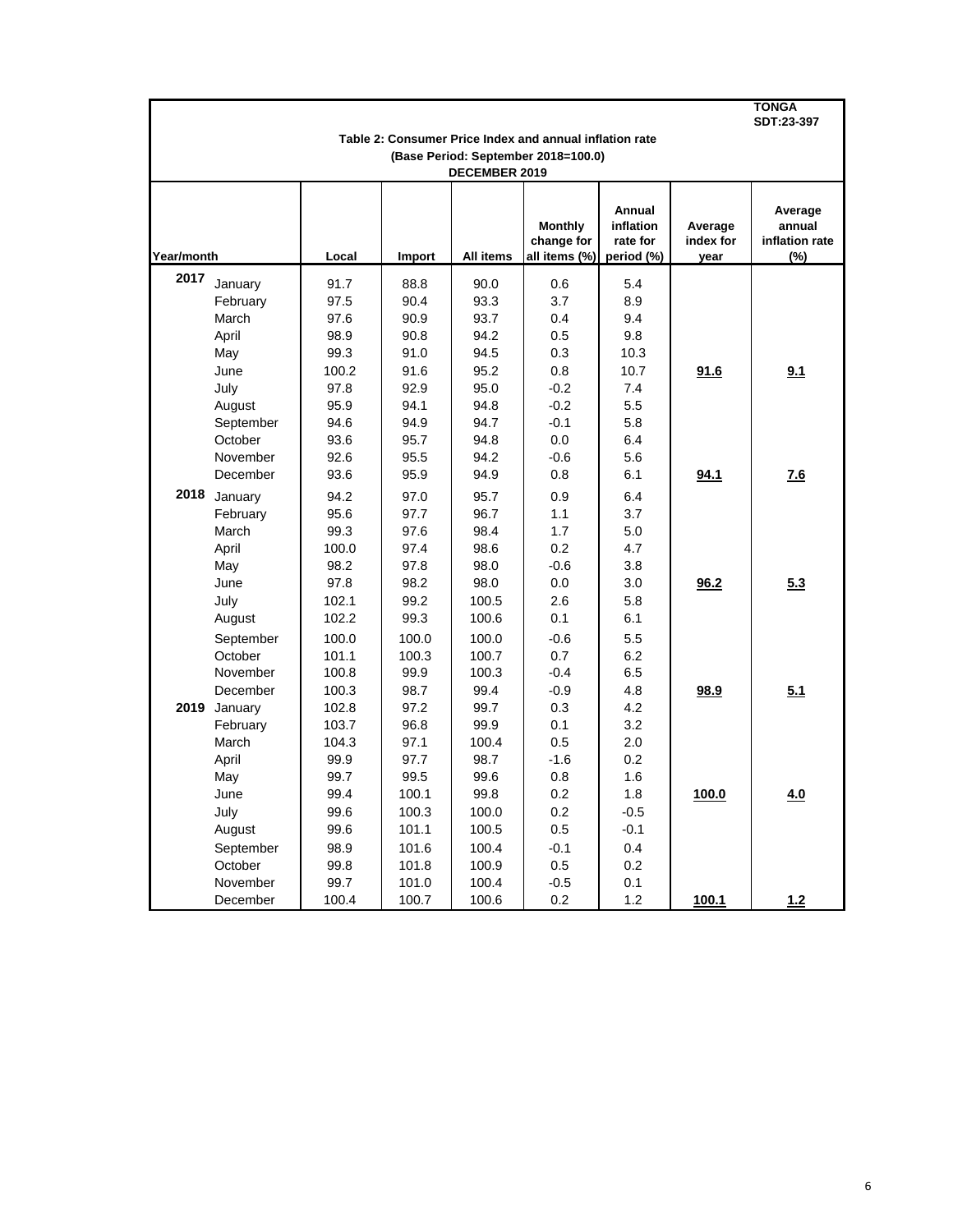| <b>TONGA</b><br>SDT:23-397                                                                                |       |          |               |        |               |              |           |               |              |         |                   |         |  |
|-----------------------------------------------------------------------------------------------------------|-------|----------|---------------|--------|---------------|--------------|-----------|---------------|--------------|---------|-------------------|---------|--|
| Table 3: Consumer Price Index with local and imported components<br>Percentage change from previous month |       |          |               |        |               |              |           |               |              |         |                   |         |  |
| (Base Period: September 2018 = 100.0)                                                                     |       |          |               |        |               |              |           |               |              |         |                   |         |  |
|                                                                                                           |       |          | DECEMBER 2019 |        |               |              |           |               |              |         |                   |         |  |
|                                                                                                           |       | Weights  |               |        | December 2019 |              |           | November 2019 |              |         | % Change          |         |  |
|                                                                                                           | Local | Imported | Total         | Local  | Imported      | <b>Total</b> | Local     | Imported      | <b>Total</b> | Local   | Imported<br>Total |         |  |
| A. Food and non-alcoholic beverages                                                                       | 15.2% | 24.6%    | 39.8%         | 101.1  | 101.6         | 101.4        | 97.8      | 102.4         | 100.7        | 3.4%    | $-0.7%$           | 0.8%    |  |
| Food                                                                                                      | 14.6% | 23.2%    | 37.8%         | 101.1  | 101.7         | 101.5        | 97.7      | 102.5         | 100.7        | 3.5%    | $-0.8%$           | 0.8%    |  |
| Non-alcoholic beverages                                                                                   | 0.6%  | 1.4%     | 2.0%          | 100.0  | 100.3         | 100.2        | 100.0     | 100.5         | 100.3        | 0.0%    | $-0.2%$           | $-0.2%$ |  |
|                                                                                                           |       |          |               |        |               |              |           |               |              |         |                   |         |  |
| B. Alcoholic beverages, tobacco and kava                                                                  | 6.7%  | 4.9%     | 11.6%         | 90.0   | 102.1         | 95.1         | 92.5      | 102.4         | 96.6         | $-2.7%$ | $-0.2%$           | $-1.6%$ |  |
| Alcoholic beverages                                                                                       | 0.9%  | 3.2%     | 4.1%          | 104.2  | 102.9         | 103.1        | 104.2     | 103.2         | 103.4        | 0.0%    | $-0.3%$           | $-0.3%$ |  |
| Tobacco                                                                                                   | 4.1%  | 1.7%     | 5.8%          | 96.3   | 100.8         | 97.6         | 98.4      | 100.8         | 99.1         | $-2.2%$ | 0.0%              | $-1.5%$ |  |
| Kava                                                                                                      | 1.7%  | 0.0%     | 1.7%          | 68.3   | ÷,            | 68.3         | 72.7      | ÷,            | 72.7         | $-6.1%$ |                   | $-6.1%$ |  |
| C. Clothing and footwear                                                                                  | 0.4%  | 1.7%     | 2.1%          | 109.0  | 103.3         | 104.3        | 109.0     | 102.9         | 103.9        | 0.0%    | 0.4%              | 0.3%    |  |
| Clothing                                                                                                  | 0.4%  | 1.5%     | 1.8%          | 109.0  | 102.6         | 103.8        | 109.0     | 102.1         | 103.4        | 0.0%    | 0.5%              | 0.4%    |  |
| Footwear                                                                                                  | 0.0%  | 0.3%     | 0.3%          | $\sim$ | 107.2         | 107.2        | ä,        | 107.2         | 107.2        | $\sim$  | 0.0%              | 0.0%    |  |
|                                                                                                           |       |          |               |        |               |              |           |               |              |         |                   |         |  |
| D. Housing, water, electricity, gas and other fuels                                                       | 7.2%  | 3.6%     | 10.8%         | 101.6  | 99.2          | 100.8        | 101.6     | 98.2          | 100.4        | 0.0%    | 1.0%              | 0.3%    |  |
| Maintenance and repair of the dwelling                                                                    | 0.2%  | 1.8%     | 2.0%          | 112.8  | 106.3         | 107.1        | 112.8     | 108.7         | 109.2        | 0.0%    | $-2.2%$           | $-2.0%$ |  |
| Water supply and miscellaneous services relating to the dwelling                                          | 2.0%  | 0.0%     | 2.0%          | 108.1  |               | 108.1        | 108.1     | ä,            | 108.1        | 0.0%    |                   | 0.0%    |  |
| Electricity, gas and other fuels                                                                          | 5.0%  | 1.8%     | 6.8%          | 98.4   | 92.3          | 96.8         | 98.4      | 88.1          | 95.6         | 0.0%    | 4.8%              | 1.2%    |  |
| E. Furnishings, household equipment and routine household n                                               | 0.8%  | 2.4%     | 3.2%          | 100.9  | 100.3         | 100.5        | 100.9     | 102.5         | 102.1        | 0.0%    | $-2.2%$           | $-1.6%$ |  |
| Furniture and furnishings, carpets and other floor coverings                                              | 0.5%  | 0.0%     | 0.5%          | 100.0  | ×,            | 100.0        | 100.0     | $\sim$        | 100.0        | 0.0%    | $\sim$            | 0.0%    |  |
| Household appliances                                                                                      | 0.0%  | 0.7%     | 0.7%          | $\sim$ | 92.2          | 92.2         | ÷.        | 100.2         | 100.2        | $\sim$  | $-8.0%$           | $-8.0%$ |  |
| Tools and equipment for house and garden                                                                  | 0.0%  | 0.2%     | 0.2%          |        | 106.4         | 106.4        |           | 104.9         | 104.9        |         | 1.4%              | 1.4%    |  |
| Goods and services for routine household maintenance                                                      | 0.3%  | 1.5%     | 1.8%          | 102.3  | 103.3         | 103.2        | 102.3     | 103.3         | 103.2        | 0.0%    | 0.0%              | 0.0%    |  |
| F. Health                                                                                                 | 0.2%  | 0.2%     | 0.3%          | 100.0  | 100.0         | 100.0        | 100.0     | 100.0         | 100.0        | 0.0%    | 0.0%              | $0.0\%$ |  |
| Medical products, appliances and equipment                                                                | 0.0%  | 0.2%     | 0.2%          |        | 100.0         | 100.0        |           | 100.0         | 100.0        |         | 0.0%              | 0.0%    |  |
| Outpatient services                                                                                       | 0.2%  | 0.0%     | 0.2%          | 100.0  | ×,            | 100.0        | 100.0     | ×,            | 100.0        | 0.0%    | $\sim$            | 0.0%    |  |
|                                                                                                           |       | 13.0%    |               | 102.8  |               |              |           |               |              |         |                   |         |  |
| G. Transport                                                                                              | 3.4%  |          | 16.4%         |        | 98.8<br>98.5  | 99.7<br>98.9 | 102.8     | 98.5<br>98.1  | 99.4<br>98.6 | $0.0\%$ | 0.3%<br>0.4%      | 0.2%    |  |
| Operation of personal transport equipment                                                                 | 1.3%  | 9.9%     | 11.2%         | 102.5  |               |              | 102.5     |               |              | 0.0%    |                   | 0.4%    |  |
| <b>Transport services</b>                                                                                 | 2.2%  | 3.1%     | 5.3%          | 103.0  | 100.0         | 101.2        | 103.0     | 100.0         | 101.2        | 0.0%    | 0.0%              | 0.0%    |  |
| H. Communication                                                                                          | 5.2%  | 0.0%     | 5.2%          | 101.6  | Ė,            | 101.6        | 101.6     | Ė.            | 101.6        | 0.0%    | Ė.                | 0.0%    |  |
| Telephone and telefax services                                                                            | 5.2%  | 0.0%     | 5.2%          | 101.6  | ä,            | 101.6        | 101.6     | ÷,            | 101.6        | 0.0%    |                   | 0.0%    |  |
| I. Recreation and culture                                                                                 | 0.0%  | 1.1%     | 1.1%          |        | 103.6         | 103.6        |           | 103.6         | 103.6        |         | $0.0\%$           | $0.0\%$ |  |
| Newspapers, books and stationery                                                                          | 0.0%  | 1.1%     | 1.1%          | Ė,     | 103.6         | 103.6        | $\bar{z}$ | 103.6         | 103.6        | Ė,      | 0.0%              | 0.0%    |  |
|                                                                                                           |       |          |               |        |               |              |           |               |              |         |                   |         |  |
| J. Education                                                                                              | 2.2%  | $0.0\%$  | 2.2%          | 104.2  | Ė             | 104.2        | 104.2     | E             | 104.2        | 0.0%    | Ė                 | $0.0\%$ |  |
| Pre-primary and primary education                                                                         | 0.3%  | 0.0%     | 0.3%          | 100.1  | ä,            | 100.1        | 100.1     | ÷,            | 100.1        | 0.0%    |                   | 0.0%    |  |
| Secondary education                                                                                       | 1.1%  | 0.0%     | 1.1%          | 106.2  | t.            | 106.2        | 106.2     | L.            | 106.2        | 0.0%    |                   | 0.0%    |  |
| Tertiary education                                                                                        | 0.8%  | 0.0%     | 0.8%          | 103.4  | ×,            | 103.4        | 103.4     | ٠             | 103.4        | 0.0%    | ٠                 | 0.0%    |  |
| K. Restaurants and hotels                                                                                 | 3.1%  | 0.0%     | 3.1%          | 108.2  | Ì,            | 108.2        | 108.2     | Ξ             | 108.2        | 0.0%    | Ì,                | 0.0%    |  |
| Catering services                                                                                         | 3.1%  | 0.0%     | 3.1%          | 108.2  | ٠             | 108.2        | 108.2     | ٠             | 108.2        | 0.0%    | ٠                 | 0.0%    |  |
|                                                                                                           | 0.5%  | 3.7%     |               | 103.3  | 99.3          | 99.8         | 103.3     |               | 99.7         | 0.0%    |                   | 0.1%    |  |
| L. Miscellaneous goods and services<br>Personal care                                                      | 0.0%  | 3.7%     | 4.2%<br>3.7%  | $\sim$ | 99.3          | 99.3         | $\sim$    | 99.2<br>99.2  | 99.2         | $\sim$  | 0.1%<br>0.1%      | 0.1%    |  |
| Financial services n.e.c.                                                                                 | 0.1%  | 0.0%     | 0.1%          | 100.0  |               | 100.0        | 100.0     | ä,            | 100.0        | 0.0%    |                   | 0.0%    |  |
| Other Services n.e.c.                                                                                     | 0.4%  | 0.0%     | 0.4%          | 104.2  | J.            | 104.2        | 104.2     | ä,            | 104.2        | 0.0%    |                   | 0.0%    |  |
|                                                                                                           |       |          |               |        |               |              |           |               |              |         |                   |         |  |
| <b>TOTAL</b>                                                                                              | 44.9% | 55.1%    | 100%          | 100.4  | 100.7         | 100.6        | 99.7      | 101.0         | 100.4        | 0.7%    | $-0.3%$           | 0.2%    |  |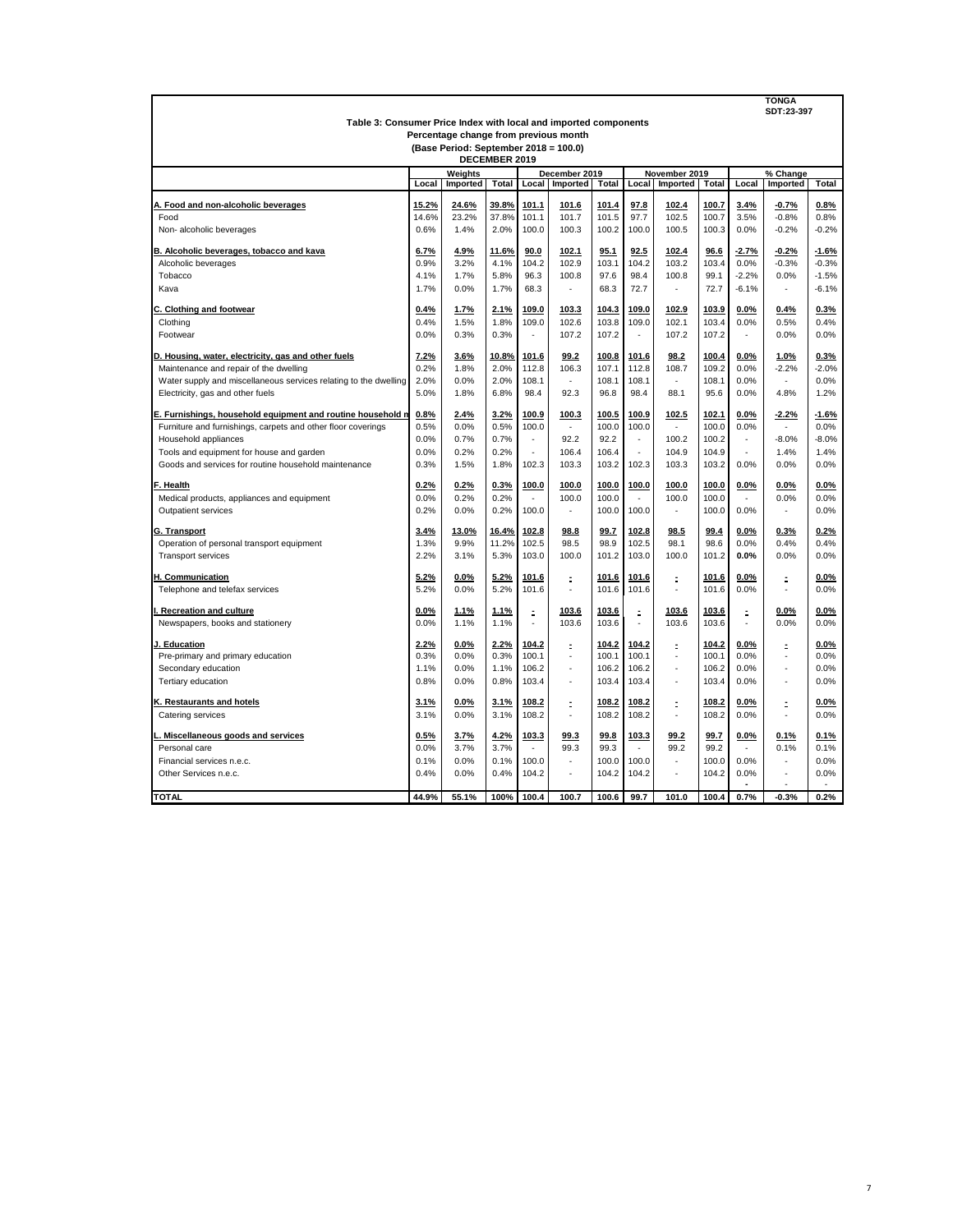|                                                                                             | <b>TONGA</b><br>SDT:23-397 |                 |                |                |                |                |                |                          |                 |                            |                               |            |
|---------------------------------------------------------------------------------------------|----------------------------|-----------------|----------------|----------------|----------------|----------------|----------------|--------------------------|-----------------|----------------------------|-------------------------------|------------|
| Table 4: Consumer Price Index with local and imported components                            |                            |                 |                |                |                |                |                |                          |                 |                            |                               |            |
| Percentage change from same month of previous year<br>(Base Period: September 2018 = 100.0) |                            |                 |                |                |                |                |                |                          |                 |                            |                               |            |
|                                                                                             |                            | DECEMBER 2019   |                |                |                |                |                |                          |                 |                            |                               |            |
|                                                                                             |                            | Weights         |                |                | December 2019  |                |                | December 2018            |                 |                            | % Change                      |            |
|                                                                                             | Local                      | Imported        | <b>Total</b>   | Local          | Imported       | Total          | Local          | Imported                 | Total           | Local<br>Imported<br>Total |                               |            |
|                                                                                             |                            |                 |                |                |                |                |                |                          |                 |                            |                               |            |
| A. Food and non-alcoholic beverages<br>Food                                                 | 15.2%<br>14.6%             | 24.6%<br>23.2%  | 39.8%<br>37.8% | 101.1<br>101.1 | 101.6<br>101.7 | 101.4<br>101.5 | 101.0<br>101.0 | 97.8<br>97.6             | 98.99<br>98.9   | 0.1<br>0.1                 | 4.0<br>4.2                    | 2.5<br>2.6 |
|                                                                                             | 0.6%                       | 1.4%            | 2.0%           | 100.0          | 100.3          | 100.2          | 100.0          | 99.8                     | 99.9            | 0.0                        | 0.4                           | 0.3        |
| Non-alcoholic beverages                                                                     |                            |                 |                |                |                |                |                |                          |                 |                            |                               |            |
| B. Alcoholic beverages, tobacco and kava                                                    | 6.7%                       | 4.9%            | 11.6%          | 90.0           | 102.1          | 95.1           | 99.3           | 100.1                    | 99.62           | $-9.4$                     | 2.1                           | $-4.5$     |
| Alcoholic beverages                                                                         | 0.9%                       | 3.2%            | 4.1%           | 104.2          | 102.9          | 103.1          | 100.0          | 99.7                     | 99.8            | 4.2                        | 3.2                           | 3.4        |
| Tobacco                                                                                     | 4.1%                       | 1.7%            | 5.8%           | 96.3           | 100.8          | 97.6           | 100.0          | 100.8                    | 100.2           | $-3.7$                     | 0.0                           | $-2.7$     |
| Kava                                                                                        | 1.7%                       | 0.0%            | 1.7%           | 68.3           | ÷,             | 68.3           | 97.3           | $\overline{\phantom{a}}$ | 97.3            | $-29.8$                    | ä,                            | $-29.8$    |
| C. Clothing and footwear                                                                    | 0.4%                       | 1.7%            | 2.1%           | 109.0          | 103.3          | 104.3          | 100.0          | 100.4                    | 100.31          | 9.0                        | 2.9                           | 4.0        |
| Clothing                                                                                    | 0.4%                       | 1.5%            | 1.8%           | 109.0          | 102.6          | 103.8          | 100.0          | 100.0                    | 100.0           | 9.0                        | 2.6                           | 3.8        |
| Footwear                                                                                    | 0.0%                       | 0.3%            | 0.3%           | ä,             | 107.2          | 107.2          | ä,             | 102.4                    | 102.4           | ä,                         | 4.7                           | 4.7        |
|                                                                                             |                            |                 |                |                |                |                |                |                          |                 |                            |                               |            |
| D. Housing, water, electricity, gas and other fuels                                         | 7.2%<br>0.2%               | 3.6%            | 10.8%<br>2.0%  | 101.6<br>112.8 | 99.2<br>106.3  | 100.8<br>107.1 | 100.0<br>100.0 | 101.4<br>101.3           | 100.46          | 1.6<br>12.8                | $-2.2$<br>4.9                 | 0.3<br>5.8 |
| Maintenance and repair of the dwelling                                                      |                            | 1.8%            |                |                |                |                |                |                          | 101.2           |                            |                               |            |
| Water supply and miscellaneous services relating to the dwelling                            | 2.0%                       | 0.0%            | 2.0%           | 108.1          |                | 108.1          | 100.0          |                          | 100.0           | 8.1                        |                               | 8.1        |
| Electricity, gas and other fuels                                                            | 5.0%                       | 1.8%            | 6.8%           | 98.4           | 92.3           | 96.8           | 100.0          | 101.5                    | 100.4           | $-1.6$                     | $-9.0$                        | $-3.6$     |
| E. Furnishings, household equipment and routine household n                                 | 0.8%                       | 2.4%            | 3.2%           | 100.9          | 100.3          | 100.5          | 100.0          | 99.3                     | 99.48           | 0.9                        | 1.0                           | 1.0        |
| Furniture and furnishings, carpets and other floor coverings                                | 0.5%                       | 0.0%            | 0.5%           | 100.0          |                | 100.0          | 100.0          | ÷.                       | 100.0           | 0.0                        | ÷.                            | 0.0        |
| Household appliances                                                                        | 0.0%                       | 0.7%            | 0.7%           | 0.0            | 92.2           | 92.2           | #N/A           | 99.6                     | 99.6            | ä,                         | $-7.5$                        | $-7.5$     |
| Tools and equipment for house and garden                                                    | 0.0%                       | 0.2%            | 0.2%           |                | 106.4          | 106.4          |                | 100.0                    | 100.0           |                            | 6.4                           | 6.4        |
| Goods and services for routine household maintenance                                        | 0.3%                       | 1.5%            | 1.8%           | 102.3          | 103.3          | 103.2          | 100.0          | 99.0                     | 99.2            | 2.3                        | 4.3                           | 4.0        |
| F. Health                                                                                   | 0.2%                       | 0.2%            | 0.3%           | 100.0          | 100.0          | 100.0          | 100.0          | 100.0                    | 100.00          | 0.0                        | 0.0                           | 0.0        |
| Medical products, appliances and equipment                                                  | 0.0%                       | 0.2%            | 0.2%           |                | 100.0          | 100.0          | ÷.             | 100.0                    | 100.0           |                            | 0.0                           | 0.0        |
| <b>Outpatient services</b>                                                                  | 0.2%                       | 0.0%            | 0.2%           | 100.0          | $\sim$         | 100.0          | 100.0          | $\sim$                   | 100.0           | 0.0                        | $\overline{\phantom{a}}$      | 0.0        |
| G. Transport                                                                                | 3.4%                       | 13.0%           | 16.4%          | 102.8          | 98.8           | 99.7           | 100.0          | 98.0                     | 98.46           | 2.8                        | 0.8                           | 1.2        |
| Operation of personal transport equipment                                                   | 1.3%                       | 9.9%            | 11.2%          | 102.5          | 98.5           | 98.9           | 100.0          | 97.4                     | 97.7            | 2.5                        | 1.1                           | 1.2        |
| <b>Transport services</b>                                                                   | 2.2%                       | 3.1%            | 5.3%           | 103.0          | 100.0          | 101.2          | 100.0          | 100.0                    | 100.0           | 3.0                        | 0.0                           | 1.2        |
|                                                                                             |                            |                 |                |                |                |                |                |                          |                 |                            |                               |            |
| H. Communication                                                                            | 5.2%                       | 0.0%            | 5.2%           | 101.6          | Ξ              | 101.6          | 100.0          | ÷,                       | 100.00          | 1.6                        | Ξ                             | 1.6        |
| Telephone and telefax services                                                              | 5.2%                       | 0.0%            | 5.2%           | 101.6          | ä,             | 101.6          | 100.0          | ÷,                       | 100.0           | 1.6                        | ÷,                            | 1.6        |
| Recreation and culture                                                                      | 0.0%                       | 1.1%            | 1.1%           | ÷,             | 103.6          | 103.6          | ÷,             | 100.0                    | 100.00          | $\tilde{\mathbf{z}}$       | 3.6                           | 3.6        |
| Newspapers, books and stationery                                                            | 0.0%                       | 1.1%            | 1.1%           |                | 103.6          | 103.6          |                | 100.0                    | 100.0           |                            | 3.6                           | 3.6        |
| J. Education                                                                                | 2.2%                       | $0.0\%$         | 2.2%           | 104.2          | 0.0            | 104.2          | 100.0          | 0.0                      | 100.00          | 4.2                        | Ξ                             | 4.2        |
| Pre-primary and primary education                                                           | 0.3%                       | 0.0%            | 0.3%           | 100.1          | ÷,             | 100.1          | 100.0          | ÷,                       | 100.0           | 0.1                        |                               | 0.1        |
| Secondary education                                                                         | 1.1%                       | 0.0%            | 1.1%           | 106.2          | L.             | 106.2          | 100.0          | ÷,                       | 100.0           | 6.2                        | $\overline{\phantom{a}}$      | 6.2        |
| Tertiary education                                                                          | 0.8%                       | 0.0%            | 0.8%           | 103.4          | ÷.             | 103.4          | 100.0          | ä,                       | 100.0           | 3.4                        | ٠                             | 3.4        |
|                                                                                             |                            |                 |                |                |                |                |                |                          |                 |                            |                               |            |
| K. Restaurants and hotels<br>Catering services                                              | 3.1%<br>3.1%               | $0.0\%$<br>0.0% | 3.1%<br>3.1%   | 108.2<br>108.2 | Ξ<br>÷.        | 108.2<br>108.2 | 101.3<br>101.3 | Ξ<br>$\sim$              | 101.32<br>101.3 | 6.8<br>6.8                 | Ξ<br>$\overline{\phantom{a}}$ | 6.8<br>6.8 |
|                                                                                             |                            |                 |                |                |                |                |                |                          |                 |                            |                               |            |
| Miscellaneous goods and services                                                            | 0.5%                       | 3.7%            | 4.2%           | 103.3          | 99.3           | 99.8           | 100.0          | 101.2                    | 101.02          | 3.3                        | $-1.8$                        | $-1.2$     |
| Personal care                                                                               | 0.0%                       | 3.7%            | 3.7%           |                | 99.3           | 99.3           | ÷              | 101.2                    | 101.2           | ٠                          | $-1.8$                        | $-1.8$     |
| Financial services n.e.c.                                                                   | 0.1%                       | 0.0%            | 0.1%           | 100.0          | ä,             | 100.0          | 100.0          | $\tilde{\phantom{a}}$    | 100.0           | 0.0                        | $\tilde{\phantom{a}}$         | 0.0        |
| Other Services n.e.c.                                                                       | 0.4%                       | 0.0%            | 0.4%           | 104.2          |                | 104.2          | 100.0          | ł,                       | 100.0           | 4.2                        |                               | 4.2        |
| <b>TOTAL</b>                                                                                | 44.9%                      | 55.1%           | 100%           | 100.4          | 100.7          | 100.6          | 100.3          | 98.7                     | 99.43           | 0.1                        | 2.1                           | 1.2        |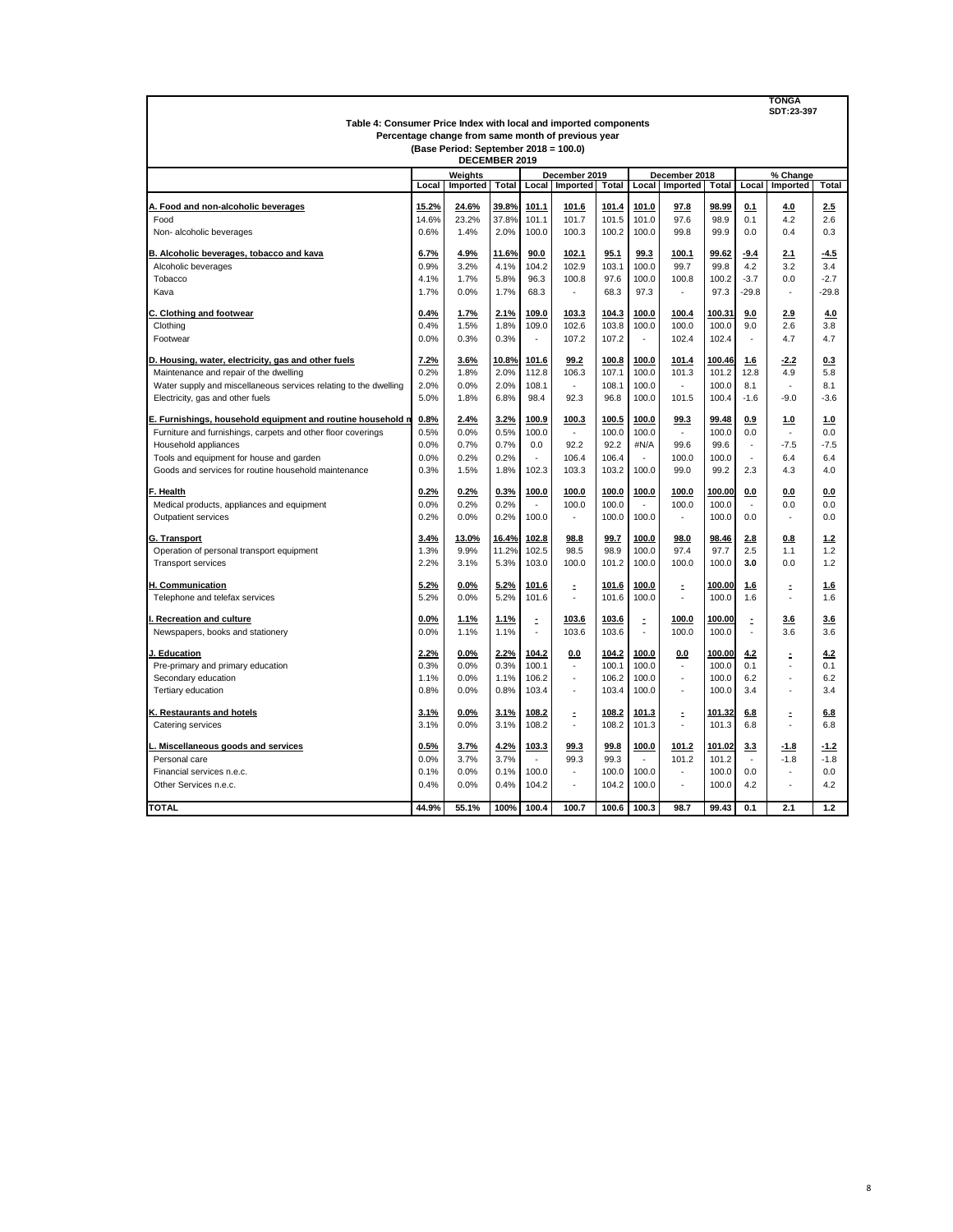| <b>Table 5: Consumer Price Index</b>                                                                        |                |                |                |                |                |                |                |                |                |                |                |                |                |                |
|-------------------------------------------------------------------------------------------------------------|----------------|----------------|----------------|----------------|----------------|----------------|----------------|----------------|----------------|----------------|----------------|----------------|----------------|----------------|
| Groups and subgroups - index numbers<br><b>TONGA</b><br>(Base Period: September 2018 = 100.0)<br>SDT:23-397 |                |                |                |                |                |                |                |                |                |                |                |                |                |                |
|                                                                                                             |                |                |                | December 2019  |                |                |                |                |                |                |                |                |                |                |
|                                                                                                             | Annual         |                |                |                |                |                |                |                |                |                |                |                |                |                |
| <b>Group or Subgroup</b>                                                                                    | 2018           | <b>Dec 18</b>  | <b>Jan 19</b>  | Feb 19         | Mar 19         | Apr 19         | May 19         | <b>Jun 19</b>  | <b>Jul 19</b>  | Aug 19         | Sep 19         | <b>Oct 19</b>  | <b>Nov 19</b>  | <b>Dec 19</b>  |
| A. Food and non-alcoholic beverages                                                                         | 99.2           | 99.0           | 100.1          | 101.1          | 102.2          | 98.1           | 99.5           | 99.6           | 100.8          | 102.2          | 102.0          | 102.8          | 100.7          | 101.4          |
| Food                                                                                                        | 99.1           | 98.9           | 100.1          | 101.2          | 102.3          | 98.0           | 99.4           | 99.6           | 100.8          | 102.3          | 102.1          | 102.9          | 100.7          | 101.5          |
| Non-alcoholic beverages                                                                                     | 99.5           | 99.9           | 99.7           | 99.8           | 99.8           | 100.4          | 100.3          | 99.7           | 100.1          | 100.1          | 100.3          | 100.3          | 100.3          | 100.2          |
| B. Alcoholic beverages, tobacco and kava                                                                    | 93.3           | 99.6           | 100.1          | 100.2          | 99.7           | 98.1           | 97.7           | 97.2           | 97.5           | 97.3           | 96.8           | 96.5           | 96.6           | 95.1           |
| Alcoholic beverages                                                                                         | 97.6           | 99.8           | 100.4          | 101.1          | 101.1          | 101.1          | 102.4          | 102.4          | 103.1          | 103.1          | 103.1          | 103.4          | 103.4          | 103.1          |
| Tobacco                                                                                                     | 88.4           | 100.2          | 100.8          | 100.8          | 100.8          | 99.9           | 98.3           | 98.3           | 98.3           | 98.3           | 98.8           | 98.8           | 99.1           | 97.6           |
| Kava                                                                                                        | 99.2           | 97.3           | 97.2           | 95.8           | 92.7           | 85.1           | 85.1           | 81.7           | 81.7           | 80.4           | 75.4           | 72.7           | 72.7           | 68.3           |
| C. Clothing and footwear                                                                                    | 99.0           | 100.3          | 102.6          | 102.9          | 101.5          | 101.5          | 101.5          | 101.5          | 102.1          | 102.1          | 103.8          | 103.8          | 103.9          | 104.3          |
| Clothing                                                                                                    | 98.8           | 100.0          | 102.4          | 102.8          | 101.2          | 101.2          | 101.2          | 101.2          | 101.5          | 101.5          | 103.3          | 103.3          | 103.4          | 103.8          |
| Footwear                                                                                                    | 100.4          | 102.4          | 103.8          | 103.8          | 103.8          | 103.8          | 103.8          | 103.8          | 106.3          | 106.3          | 107.0          | 107.0          | 107.2          | 107.2          |
| D. Housing, water, electricity, gas and other fuels                                                         | 99.8           | 100.5          | 101.0          | 101.5          | 100.9          | 98.9           | 98.9           | 100.2          | 100.3          | 100.3          | 99.0           | 100.0          | 100.4          | 100.8          |
| Maintenance and repair of the dwelling                                                                      | 100.5          | 101.2          | 102.6          | 105.1          | 106.3          | 106.3          | 106.6          | 107.9          | 107.9          | 107.9          | 107.9          | 106.9          | 109.2          | 107.1          |
| Water supply and miscellaneous services relating to the dwe                                                 | 100.0          | 100.0          | 100.0          | 100.0          | 100.0          | 100.0          | 100.0          | 100.0          | 100.0          | 100.0          | 100.0          | 108.1          | 108.1          | 108.1          |
| Electricity, gas and other fuels                                                                            | 99.5           | 100.4          | 100.8          | 100.8          | 99.7           | 96.4           | 96.4           | 98.1           | 98.1           | 98.1           | 96.1           | 95.6           | 95.6           | 96.8           |
| E. Furnishings, household equipment and routine household mainte                                            | 99.4           | 99.5           | 99.8           | 100.1          | 100.5          | 100.6          | 100.7          | 100.8          | 101.7          | 101.7          | 102.0          | 102.0          | 102.1          | 100.5          |
| Furniture and furnishings, carpets and other floor coverings                                                | 100.0          | 100.0          | 100.0          | 100.0          | 100.0          | 100.0          | 100.0          | 100.0          | 100.0          | 100.0          | 100.0          | 100.0          | 100.0          | 100.0          |
| <b>Household appliances</b>                                                                                 | 100.0          | 99.6           | 99.6           | 100.0          | 100.0          | 100.0          | 100.0          | 100.2          | 100.2          | 100.2          | 100.2          | 100.2          | 100.2          | 92.2           |
| Tools and equipment for house and garden                                                                    | 96.8           | 100.0          | 101.6          | 101.6          | 101.6          | 103.2          | 103.2          | 103.2          | 103.2          | 103.2          | 103.2          | 103.2          | 104.9          | 106.4          |
| Goods and services for routine household maintenance                                                        | 99.2           | 99.2           | 99.7           | 100.1          | 100.7          | 100.7          | 100.9          | 101.1          | 102.7          | 102.6          | 103.2          | 103.2          | 103.2          | 103.2          |
| F. Health                                                                                                   | 101.0          | 100.0          | 100.0          | 100.0          | 100.0          | 100.0          | 100.0          | 100.0          | 100.0          | 100.0          | 100.0          | 100.0          | 100.0          | 100.0          |
| Medical products, appliances and equipment                                                                  | 101.9          | 100.0          | 100.0          | 100.0          | 100.0          | 100.0          | 100.0          | 100.0          | 100.0          | 100.0          | 100.0          | 100.0          | 100.0          | 100.0          |
| Outpatient services                                                                                         | 100.0          | 100.0          | 100.0          | 100.0          | 100.0          | 100.0          | 100.0          | 100.0          | 100.0          | 100.0          | 100.0          | 100.0          | 100.0          | 100.0          |
| <b>G. Transport</b>                                                                                         | 98.5           | 98.5           | 94.4           | 92.4           | 93.9           | 96.3           | 98.5           | 99.0           | 97.1           | 96.4           | 97.4           | 98.3           | 99.4           | 99.7           |
| Operation of personal transport equipment                                                                   | 97.7           | 97.7           | 91.0           | 88.8           | 91.1           | 94.2           | 97.5           | 98.2           | 95.4           | 94.4           | 95.8           | 97.2           | 98.6           | 98.9           |
| <b>Transport services</b>                                                                                   | 100.0          | 100.0          | 101.7          | 100.0          | 100.0          | 100.7          | 100.7          | 100.7          | 100.7          | 100.7          | 100.7          | 100.7          | 101.2          | 101.2          |
| H. Communication                                                                                            | 106.6          | 100.0          | 100.0          | 100.0          | 100.0          | 100.0          | 100.0          | 100.0          | 100.0          | 100.0          | 100.0          | 100.0          | 101.6          | 101.6          |
| Telephone and telefax services                                                                              | 106.6          | 100.0          | 100.0          | 100.0          | 100.0          | 100.0          | 100.0          | 100.0          | 100.0          | 100.0          | 100.0          | 100.0          | 101.6          | 101.6          |
| I. Recreation and culture                                                                                   | 100.0          | 100.0          | 103.6          | 103.6          | 103.6          | 103.6          | 103.6          | 103.6          | 103.6          | 103.6          | 103.6          | 103.6          | 103.6          | 103.6          |
| Newspapers, books and stationery                                                                            | 100.0          | 100.0          | 103.6          | 103.6          | 103.6          | 103.6          | 103.6          | 103.6          | 103.6          | 103.6          | 103.6          | 103.6          | 103.6          | 103.6          |
| J. Education                                                                                                | 100.0          | 100.0          | 104.2          | 104.2          | 104.2          | 104.2          | 104.2          | 104.2          | 104.2          | 104.2          | 104.2          | 104.2          | 104.2          | 104.2          |
| Pre-primary and primary education                                                                           | 100.0          | 100.0          | 100.0          | 100.0          | 100.0          | 100.0          | 100.1          | 100.1          | 100.1          | 100.1          | 100.1          | 100.1          | 100.1          | 100.1          |
| Secondary education                                                                                         | 100.0          | 100.0          | 106.2          | 106.2          | 106.2          | 106.2          | 106.2          | 106.2          | 106.2          | 106.2          | 106.2          | 106.2          | 106.2          | 106.2          |
| Tertiary education                                                                                          | 100.0          | 100.0          | 103.4          | 103.4          | 103.4          | 103.4          | 103.4          | 103.4          | 103.4          | 103.4          | 103.4          | 103.4          | 103.4          | 103.4          |
| K. Restaurants and hotels                                                                                   | 100.3          | 101.3          | 108.2          | 108.2          | 108.2          | 108.2          | 108.2          | 108.2          | 108.2          | 108.2          | 108.2          | 108.2          | 108.2          | 108.2          |
| Catering services                                                                                           | 100.3          | 101.3          | 108.2          | 108.2          | 108.2          | 108.2          | 108.2          | 108.2          | 108.2          | 108.2          | 108.2          | 108.2          | 108.2          | 108.2          |
| L. Miscellaneous goods and services                                                                         | 100.0          | 101.0          | 101.0          | 101.0          | 99.8           | 99.8           | 98.8           | 98.8           | 98.6           | 98.9           | 98.9           | 99.3           | 99.7           | 99.8           |
| Personal care                                                                                               | 100.0          | 101.2          | 101.1          | 101.1          | 99.8           | 99.8           | 98.6           | 98.7           | 98.4           | 98.7           | 98.8           | 98.8           | 99.2           | 99.3           |
| Financial services n.e.c.<br>Other Services n.e.c.                                                          | 100.0<br>100.0 | 100.0<br>100.0 | 100.0<br>100.0 | 100.0<br>100.0 | 100.0<br>100.0 | 100.0<br>100.0 | 100.0<br>100.0 | 100.0<br>100.0 | 100.0<br>100.0 | 100.0<br>100.0 | 100.0<br>100.0 | 100.0<br>104.2 | 100.0<br>104.2 | 100.0<br>104.2 |
| <b>ALL GROUPS</b>                                                                                           | 98.9           | 99.4           | 99.7           | 99.9           | 100.4          | 98.7           | 99.6           | 99.8           | 100.0          | 100.5          | 100.4          | 100.9          | 100.4          | 100.6          |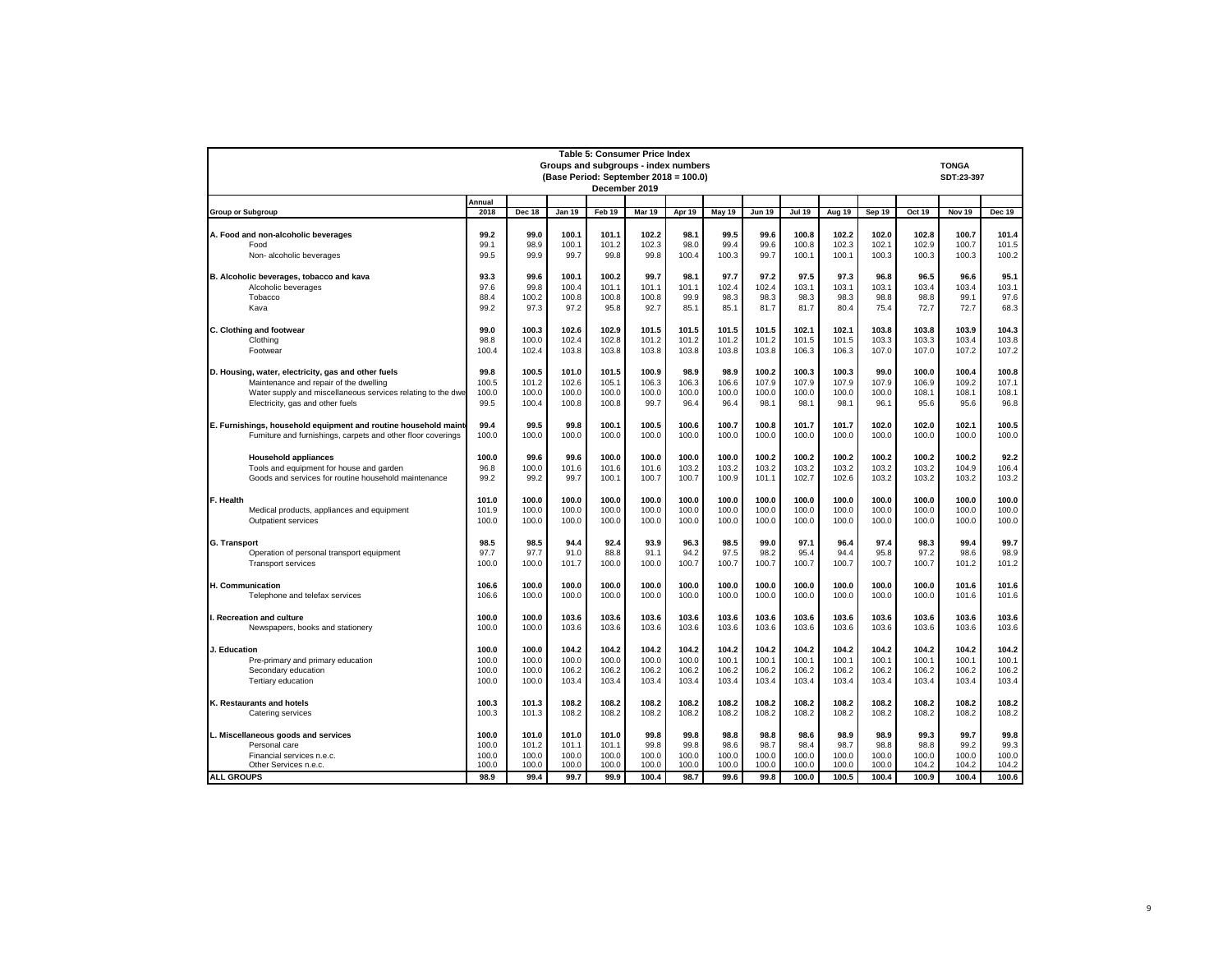|                                                                                | <b>TONGA</b><br>Table 6: Monthly average price of selected local items<br>DT:23-397                                                                                   |                                                                     |                                                              |                                                              |                                                              |                                                              |                                                              |                                                               |                                                               |                                                               |                                                               |                                                               |                                                               |                                                              |                                                              |                                                              |                                                              |                                                              |
|--------------------------------------------------------------------------------|-----------------------------------------------------------------------------------------------------------------------------------------------------------------------|---------------------------------------------------------------------|--------------------------------------------------------------|--------------------------------------------------------------|--------------------------------------------------------------|--------------------------------------------------------------|--------------------------------------------------------------|---------------------------------------------------------------|---------------------------------------------------------------|---------------------------------------------------------------|---------------------------------------------------------------|---------------------------------------------------------------|---------------------------------------------------------------|--------------------------------------------------------------|--------------------------------------------------------------|--------------------------------------------------------------|--------------------------------------------------------------|--------------------------------------------------------------|
|                                                                                | 2016<br>2018<br>Unit<br>2017<br>Nov 18<br>Dec 18 Jan 19 Feb 19 Mar 19 Apr 19 May 19 Jun 19<br><b>Jul 19</b><br><b>Oct 19</b><br>Aug 19<br>Sep 19<br>Nov <sub>19</sub> |                                                                     |                                                              |                                                              |                                                              |                                                              |                                                              |                                                               |                                                               |                                                               |                                                               |                                                               |                                                               |                                                              |                                                              |                                                              |                                                              |                                                              |
|                                                                                | <b>ROOT CROPS</b>                                                                                                                                                     |                                                                     |                                                              |                                                              |                                                              |                                                              |                                                              |                                                               |                                                               |                                                               |                                                               |                                                               |                                                               |                                                              |                                                              |                                                              |                                                              |                                                              |
| $\overline{2}$<br>3<br>$\overline{4}$<br>5<br>6<br>$\vert$ 1<br>$\overline{2}$ | Talo - Futuna<br>Talo - Tonga<br>Manioke<br>Kumala<br>Yams; early<br>Yams, late<br><b>VEGETABLES</b><br>Lu<br>Tomatoes                                                | 1 kg<br>1kg<br>$1$ kg<br>1 kg<br>$1$ kg<br>$1$ kg<br>1 kg<br>$1$ kg | 2.23<br>2.47<br>0.72<br>1.80<br>6.67<br>3.88<br>5.99<br>5.03 | 1.96<br>2.45<br>0.52<br>2.17<br>4.97<br>2.87<br>7.96<br>8.41 | 1.76<br>1.82<br>0.91<br>2.27<br>5.37<br>2.98<br>5.50<br>7.75 | 1.94<br>2.28<br>1.52<br>2.37<br>9.43<br>3.41<br>5.92<br>2.96 | 1.92<br>2.06<br>1.38<br>2.72<br>5.33<br>3.80<br>4.60<br>4.90 | 2.02<br>1.99<br>1.45<br>2.26<br>5.43<br>3.80<br>6.12<br>10.74 | 1.91<br>2.23<br>1.61<br>2.23<br>5.13<br>3.17<br>4.90<br>14.19 | 1.73<br>2.03<br>1.82<br>2.15<br>5.06<br>2.81<br>4.83<br>14.56 | 1.73<br>1.70<br>1.22<br>2.12<br>3.90<br>2.46<br>4.00<br>15.92 | 1.49<br>1.65<br>1.12<br>1.88<br>3.58<br>2.58<br>3.58<br>14.68 | 1.73<br>1.79<br>1.28<br>2.03<br>4.42<br>2.57<br>3.40<br>10.37 | 1.72<br>1.94<br>1.10<br>2.12<br>4.92<br>2.70<br>3.65<br>7.97 | 1.52<br>1.68<br>1.03<br>1.96<br>6.33<br>2.47<br>4.34<br>6.55 | 1.39<br>2.07<br>1.02<br>2.00<br>5.95<br>2.34<br>5.40<br>6.84 | 1.55<br>2.04<br>1.07<br>1.75<br>6.06<br>3.07<br>5.09<br>8.61 | 1.46<br>1.89<br>0.92<br>1.63<br>5.98<br>3.07<br>5.01<br>7.06 |
| 3<br>$\overline{4}$<br>5                                                       | H/Cabbage<br>Carrots<br>Capsicum<br><b>MARINE AND ANIMAL PRODUCTS</b>                                                                                                 | 1 kg<br>$1$ kg<br>$1$ kg                                            | 2.35<br>3.73<br>7.19                                         | 3.50<br>4.35<br>9.91                                         | 3.05<br>5.24<br>14.19                                        | 1.68<br>3.08<br>4.90                                         | 2.47<br>4.08<br>5.07                                         | 4.93<br>3.10<br>8.69                                          | 5.34<br>4.72<br>11.27                                         | 6.28<br>4.17<br>14.29                                         | 3.74<br>3.40<br>8.47                                          | 3.09<br>3.29<br>9.31                                          | 1.34<br>4.45<br>14.94                                         | 1.41<br>3.88<br>17.04                                        | 2.09<br>2.45<br>15.45                                        | 2.28<br>1.82<br>10.23                                        | 2.04<br>1.91<br>11.51                                        | 1.97<br>2.36<br>9.88                                         |
| $\overline{2}$<br>3<br>$\overline{4}$<br>5<br>6                                | Sausages<br>Eggs<br>Tuna<br>Octopus<br>Cockles (to'o)<br>Stringed fish (Mixed)<br>TOBACCO, ALCOHOL AND KAVA                                                           | $1$ kg<br>1 <sub>egg</sub><br>1 kg<br>$1$ kg<br>1 kg<br>1 kg        | 6.59<br>15.99<br>10.27<br>18.25<br>4.74<br>8.63              | 6.71<br>16.33<br>11.31<br>15.84<br>4.39<br>8.40              | 8.32<br>16.65<br>15.39<br>19.69<br>5.12<br>8.54              | 8.23<br>16.13<br>17.31<br>18.34<br>5.36<br>8.74              | 8.23<br>15.17<br>16.00<br>31.95<br>5.50<br>9.00              | 8.26<br>15.08<br>16.00<br>24.19<br>5.08<br>8.65               | 8.30<br>14.92<br>16.00<br>22.10<br>5.14<br>8.00               | 8.23<br>16.58<br>16.00<br>21.03<br>5.06<br>8.39               | 8.26<br>18.29<br>16.00<br>17.20<br>4.79<br>9.00               | 8.19<br>19.63<br>16.49<br>17.64<br>5.21<br>9.00               | 8.19<br>17.67<br>17.00<br>20.25<br>6.86<br>9.00               | 8.19<br>17.83<br>17.00<br>17.27<br>7.01<br>9.00              | 8.19<br>17.33<br>17.56<br>15.29<br>5.81<br>9.00              | 8.26<br>16.67<br>17.00<br>14.89<br>6.12<br>9.00              | 8.26<br>17.17<br>17.00<br>16.11<br>6.24<br>9.00              | 8.26<br>16.79<br>17.00<br>18.90<br>6.07<br>9.65              |
|                                                                                | Kava                                                                                                                                                                  |                                                                     | 1 kg 66.67                                                   | 124.38                                                       | 146.04                                                       | 142.50                                                       | 142.50                                                       |                                                               |                                                               |                                                               | 142.50   140.00   135.00   121.25                             | 121.25 115.00                                                 |                                                               | 115.00                                                       | 112.50                                                       | 105.00                                                       | 100.00                                                       | 100.00                                                       |

 $\Gamma$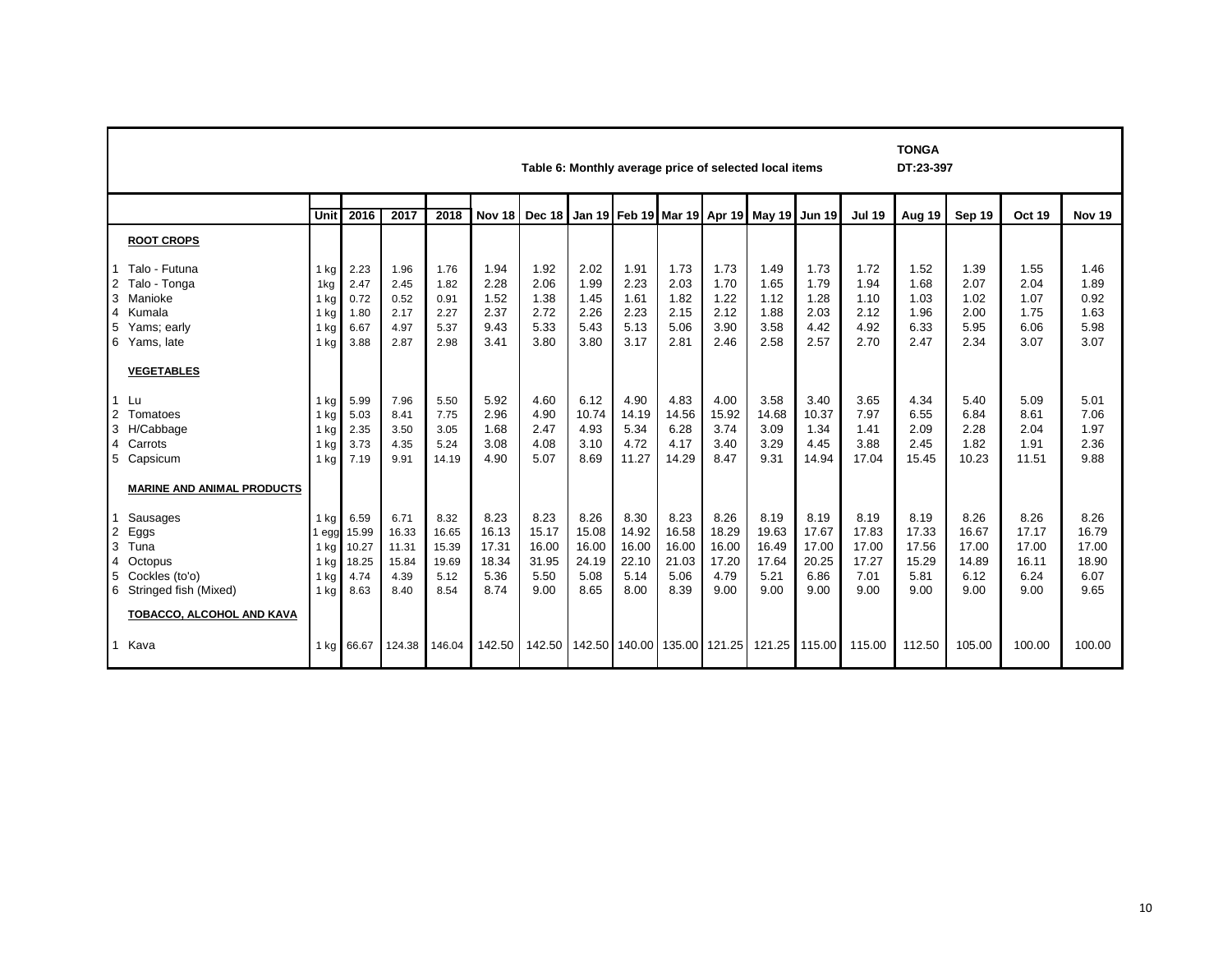|    | <b>TONGA</b><br>Table 7: Monthly average price of selected imported items<br>SDT:23-397 |                 |       |        |       |       |               |               |       |       |       |       |                                     |                |        |         |        |                   |          |
|----|-----------------------------------------------------------------------------------------|-----------------|-------|--------|-------|-------|---------------|---------------|-------|-------|-------|-------|-------------------------------------|----------------|--------|---------|--------|-------------------|----------|
|    |                                                                                         |                 |       | Annual |       |       |               |               |       |       |       |       |                                     |                |        |         |        |                   | Annual   |
|    |                                                                                         | Unit            | 2015  | 2016   | 2017  |       | Nov 18 Dec 18 | <b>Jan 19</b> |       |       |       |       | Feb 19 Mar 19 Apr 19 May 19 June 19 | <b>July 19</b> | Aug 19 | Sept 19 | Oct 19 | Nov <sub>19</sub> | change % |
|    | <b>FOOD</b>                                                                             |                 |       |        |       |       |               |               |       |       |       |       |                                     |                |        |         |        |                   |          |
|    | <b>Fruits and Vegetables</b>                                                            |                 |       |        |       |       |               |               |       |       |       |       |                                     |                |        |         |        |                   |          |
| -1 | Onions                                                                                  | 1 kg            | 3.35  | 3.11   | 3.25  | 2.86  | 3.00          | 3.14          | 3.21  | 3.21  | 3.07  | 3.14  | 3.11                                | 3.20           | 2.98   | 3.08    | 3.08   | 3.08              | 7.8%     |
| 2  | Apples                                                                                  | 1 <sub>kg</sub> | 8.59  | 7.81   | 8.11  | 5.11  | 5.11          | 5.14          | 5.14  | 5.25  | 6.03  | 5.54  | 5.17                                | 5.20           | 5.25   | 5.25    | 5.54   | 5.34              | 4.4%     |
| 3  | Oranges                                                                                 | 1 <sub>kq</sub> | 10.21 | 9.74   | 9.41  | 8.25  | 8.25          | 8.77          | 8.98  | 7.91  | 8.25  | 9.24  | 8.31                                | 8.41           | 8.46   | 8.46    | 7.67   | 7.77              | $-5.9%$  |
|    | <b>Meats, Fish &amp; Poultry</b>                                                        |                 |       |        |       |       |               |               |       |       |       |       |                                     |                |        |         |        |                   |          |
| -1 | <b>Mutton Flaps</b>                                                                     | 1 kg            | 12.00 | 11.49  | 14.45 | 15.65 | 15.38         | 15.38         | 15.31 | 15.41 | 15.46 | 15.61 | 15.65                               | 15.78          | 15.88  | 15.92   | 16.11  | 15.95             | 1.9%     |
| 2  | Chicken Legs                                                                            | 1 <sub>ka</sub> | 3.45  | 3.35   | 3.97  | 2.57  | 2.55          | 2.66          | 2.67  | 2.63  | 2.89  | 3.45  | 3.80                                | 4.05           | 4.38   | 4.48    | 4.27   | 3.37              | 31.4%    |
| 3  | Turkey tail                                                                             | 1 <sub>ka</sub> | 5.31  | 5.05   | 5.90  | 10.09 | 10.61         | 10.48         | 9.56  | 9.56  | 9.52  | 9.58  | 9.61                                | 9.80           | 10.11  | 9.99    | 9.99   | 9.99              | $-1.0%$  |
|    | <b>Other Food</b>                                                                       |                 |       |        |       |       |               |               |       |       |       |       |                                     |                |        |         |        |                   |          |
| -1 | Flour                                                                                   | 1 kg            | 1.70  | 1.72   | 1.74  | 1.74  | 1.74          | 1.74          | 1.70  | 1.73  | 1.78  | 1.78  | 1.77                                | 1.78           | 1.78   | 1.79    | 1.80   | 1.80              | 3.5%     |
| 2  | Sugar                                                                                   | 1 <sub>ka</sub> | 1.94  | 2.18   | 2.56  | 1.73  | 1.74          | 1.65          | 1.65  | 1.72  | 1.77  | 1.78  | 1.78                                | 1.75           | 1.75   | 1.75    | 1.78   | 1.78              | 3.4%     |
|    |                                                                                         |                 |       |        |       |       |               |               |       |       |       |       |                                     |                |        |         |        |                   |          |
|    | TOBACCO, ALCOHOL AND KAVA                                                               |                 |       |        |       |       |               |               |       |       |       |       |                                     |                |        |         |        |                   |          |
|    | <b>Tobacco</b>                                                                          |                 |       |        |       |       |               |               |       |       |       |       |                                     |                |        |         |        |                   |          |
|    | Pall Mall                                                                               | Packet 12.64    |       | 14.03  | 17.71 | 19.29 | 19.29         | 19.29         | 19.29 | 19.29 | 19.29 | 19.29 | 19.29                               | 19.29          | 19.29  | 19.29   | 19.29  | 19.29             | 0.0%     |
|    |                                                                                         |                 |       |        |       |       |               |               |       |       |       |       |                                     |                |        |         |        |                   |          |
|    | <b>TRANSPORTATION</b>                                                                   |                 |       |        |       |       |               |               |       |       |       |       |                                     |                |        |         |        |                   |          |
|    | <b>Private Transportation</b>                                                           |                 |       |        |       |       |               |               |       |       |       |       |                                     |                |        |         |        |                   |          |
| -1 | Petrol                                                                                  | litre           | 2.36  | 2.22   | 2.51  | 2.93  | 2.74          | 2.53          | 2.46  | 2.53  | 2.64  | 2.76  | 2.79                                | 2.68           | 2.65   | 2.70    | 2.75   | 2.80              | $-4.6%$  |
| 2  | Diesel                                                                                  | litre           | 2.32  | 2.17   | 2.47  | 3.09  | 2.94          | 2.71          | 2.63  | 2.71  | 2.79  | 2.86  | 2.85                                | 2.79           | 2.75   | 2.78    | 2.82   | 2.85              | $-7.8%$  |
|    |                                                                                         |                 |       |        |       |       |               |               |       |       |       |       |                                     |                |        |         |        |                   |          |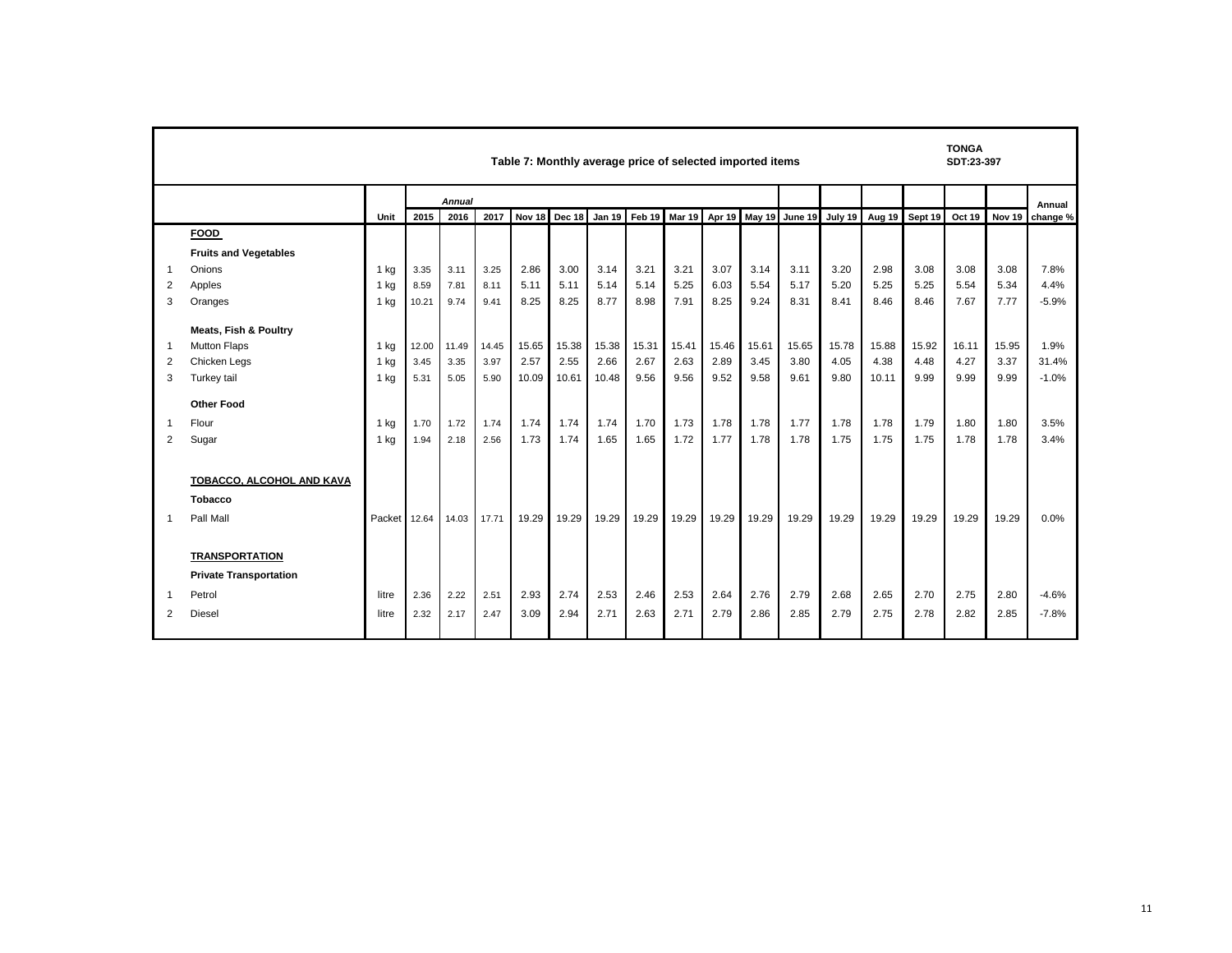### **About the Consumer Price Index**

The Monthly Consumer Price Index (CPI) published by the Statistics Department is accepted as the official measure of inflation in Tonga. The CPI measures the changing price of a fixed basket of goods and services purchased by Tongan households. The selection and relative importance of the goods and services in the CPI basket represents the overall expenditure pattern of Tongan households.

The CPI is used by ministries and other agencies for monitoring economic performance and by the National Reserve Bank of Tonga to help set monetary policy.

The new index reference period of September 2018 (=100.0) was first published for the month of October 2018. Data from the Household Income and Expenditure Survey (HIES) 2015-2016 was used to determine the expenditure pattern of consumers. The classification used for publication will change to the [COICOP](https://unstats.un.org/unsd/iiss/Classification-of-Individual-Consumption-According-to-Purpose-COICOP.ashx) classification. The proportion of expenditure on each item or group is referred to the weight. The previous reference period was October 2010 based on the results of HIES 2009.

There are 156 items in the Tonga basket classified to twelve major groups. The items are further classified by whether they are imported or have been produced locally. The CPI covers price changes in Tongatapu and Vava'u. The pricing outlets selected in Tongatapu and Vava'u include the Talamahu and 'Utukalongalo market (agriculture produce), the Vuna Wharf (fresh fish), super-markets, village stores, petrol stations, restaurants, airlines etc.

The groups and their index reference period weights are shown in the table below.

|                      |                                                  | <b>New</b> |                   |
|----------------------|--------------------------------------------------|------------|-------------------|
| <b>Division Code</b> | <b>Division Descr</b>                            | Weight     | <b>Old Weight</b> |
| 01                   | Food and non-alcoholic beverages                 | 39.75%     | 42.06%            |
| 02                   | Alcoholic beverages, tobacco and narcotics       | 11.61%     | 6.08%             |
| 03                   | Clothing and footwear                            | 2.08%      | 3.98%             |
| 04                   | Housing, water, electricity, gas and other fuels | 10.84%     | 12.56%            |
|                      | Furnishings, household equipment and routine     |            |                   |
| 05                   | household maintenance                            | 3.20%      | 3.13%             |
| 06                   | Health                                           | 0.33%      | 0.58%             |
| 07                   | <b>Transport</b>                                 | 16.41%     | 11.93%            |
| 08                   | Communication                                    | 5.16%      | 5.40%             |
| 09                   | Recreation and culture                           | 1.06%      | 1.48%             |
| 10                   | Education                                        | 2.21%      | 1.95%             |
| 11                   | Restaurants and hotels                           | 3.11%      | 3.71%             |
| 12                   | Miscellaneous goods and services                 | 4.24%      | 6.30%             |
| 90                   | Non-consumption household expenditure            |            | 0.85%             |
| <b>Grand Total</b>   |                                                  | 100.00%    | 100.00%           |

 *Table 1: New vs. old weights at the COICOP Division level* 

### **Further definitions**

A **price index** measures the change in price between time periods for a given set of goods and services. It summarises a set of prices for a variety of goods and services collected from a number of outlets.

The **index reference period** is the benchmark to which prices in other periods are compared (e.g. if the index number in a later period is 115, prices have increased by 15.0 percent since the index reference period). Prices for later periods can also be compared in similar fashion.